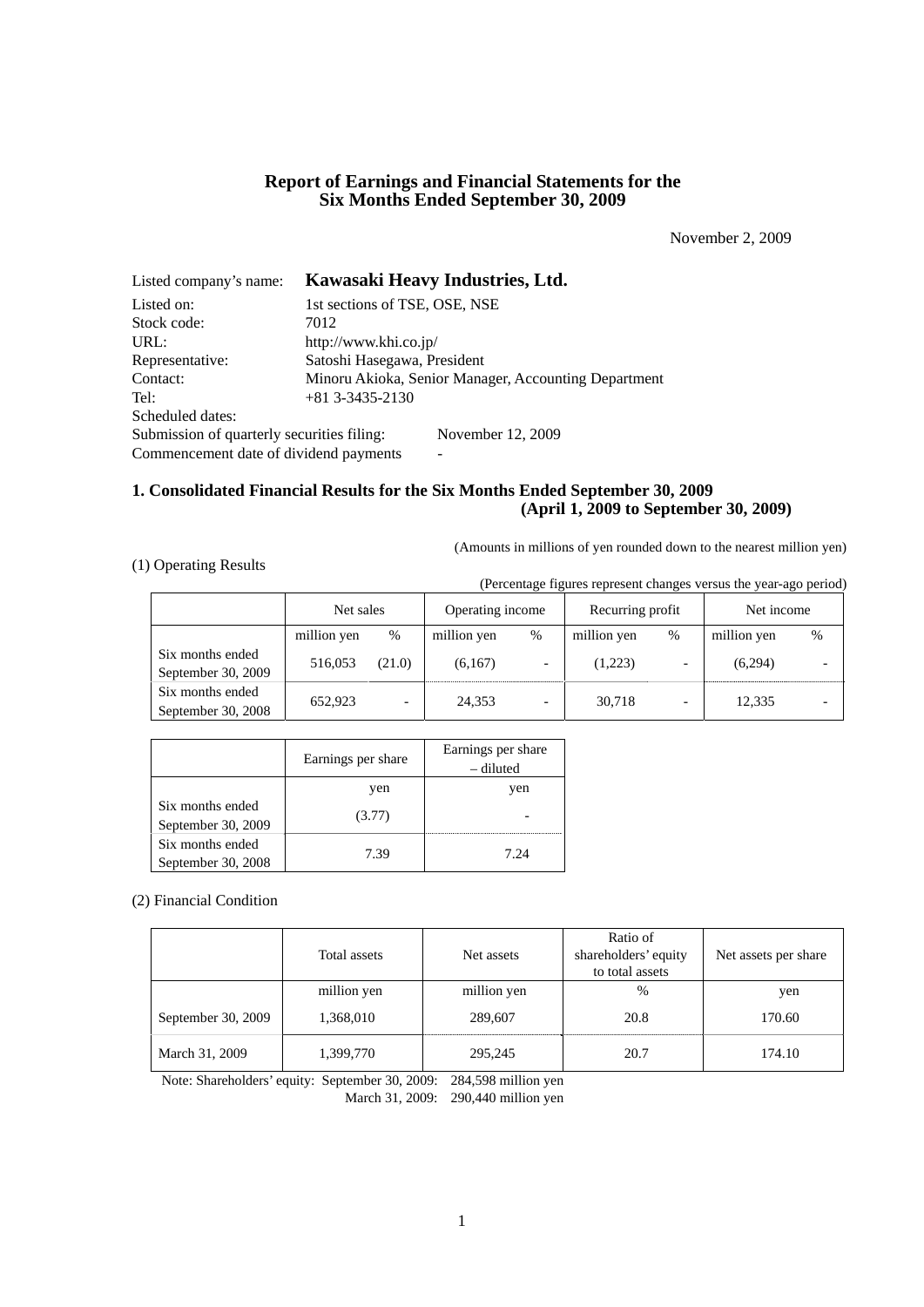# **2. Dividends**

|                                          | Dividend per share       |               |              |                  |           |  |
|------------------------------------------|--------------------------|---------------|--------------|------------------|-----------|--|
| Record date or term                      | End of first             | End of second | End of third | End of financial | Full year |  |
|                                          | quarter                  | quarter       | quarter      | vear             |           |  |
|                                          | yen                      | yen           | yen          | yen              | yen       |  |
| Year ended<br>March 31, 2009             | $\overline{\phantom{a}}$ | 0.00          | ۰            | 3.00             | 3.00      |  |
| Year ending<br>March 31, 2010            |                          | 0.00          |              |                  |           |  |
| Year ending March<br>31, 2010 (forecast) |                          |               |              | 3.00             | 3.00      |  |

Note: Revision of dividend forecast during the six months ended September 30, 2009: None

# **3. Forecast of Consolidated Earnings for the Year Ending March 31, 2010 (April 1, 2009 to March 31, 2010)**

(Percentage figures represent changes versus the year-ago period)

|           | Net sales   |        | Operating income |        | Recurring profit |        | Net income  |        | Earnings per<br>share |
|-----------|-------------|--------|------------------|--------|------------------|--------|-------------|--------|-----------------------|
|           | million yen | %      | million yen      | %      | million yen      | $\%$   | million yen | %      | ven                   |
| Full year | 1.200.000   | (10.3) | 5.000            | (82.5) | 10.000           | (74.1) | 3.000       | (74.4) | 1.79                  |

Note: Revision of earnings forecast during the six months ended September 30, 2009: Yes

# **4. Other Information**

- 1) Changes affecting the status of material subsidiaries (scope of consolidation): None
- 2) Use of simplified accounting methods and/or accounting methods specific to the preparation of quarterly consolidated financial statements: Yes Note: For details, see "4. Other Information" on page 7 in the "Qualitative Information and Financial Statements" section.
- 3) Changes in accounting principles, procedures, and methods of presentation used in the preparation of quarterly consolidated financial statements:
	- (1) Changes in accord with revisions to accounting standards: Yes
	- (2) Changes other than (1) above: None

Note: For details, see "4. Other Information" on page 7 in the "Qualitative Information and Financial Statements" section.

4) Number of shares issued (common stock)

(1) Number of shares issued at end of period (treasury stock included):

| September 30, 2009:                                     | 1,669,629,122 shares |
|---------------------------------------------------------|----------------------|
| March 31, 2009:                                         | 1,669,629,122 shares |
| (2) Number of shares held in treasury at end of period: |                      |
| September 30, 2009:                                     | 1,424,175 shares     |

- March 31, 2009: 1,394,288 shares
- (3) Average number of outstanding shares:
	- Six months ended September 30, 2009: 1,668,216,376 shares
	- Six months ended September 30, 2008: 1,668,285,278 shares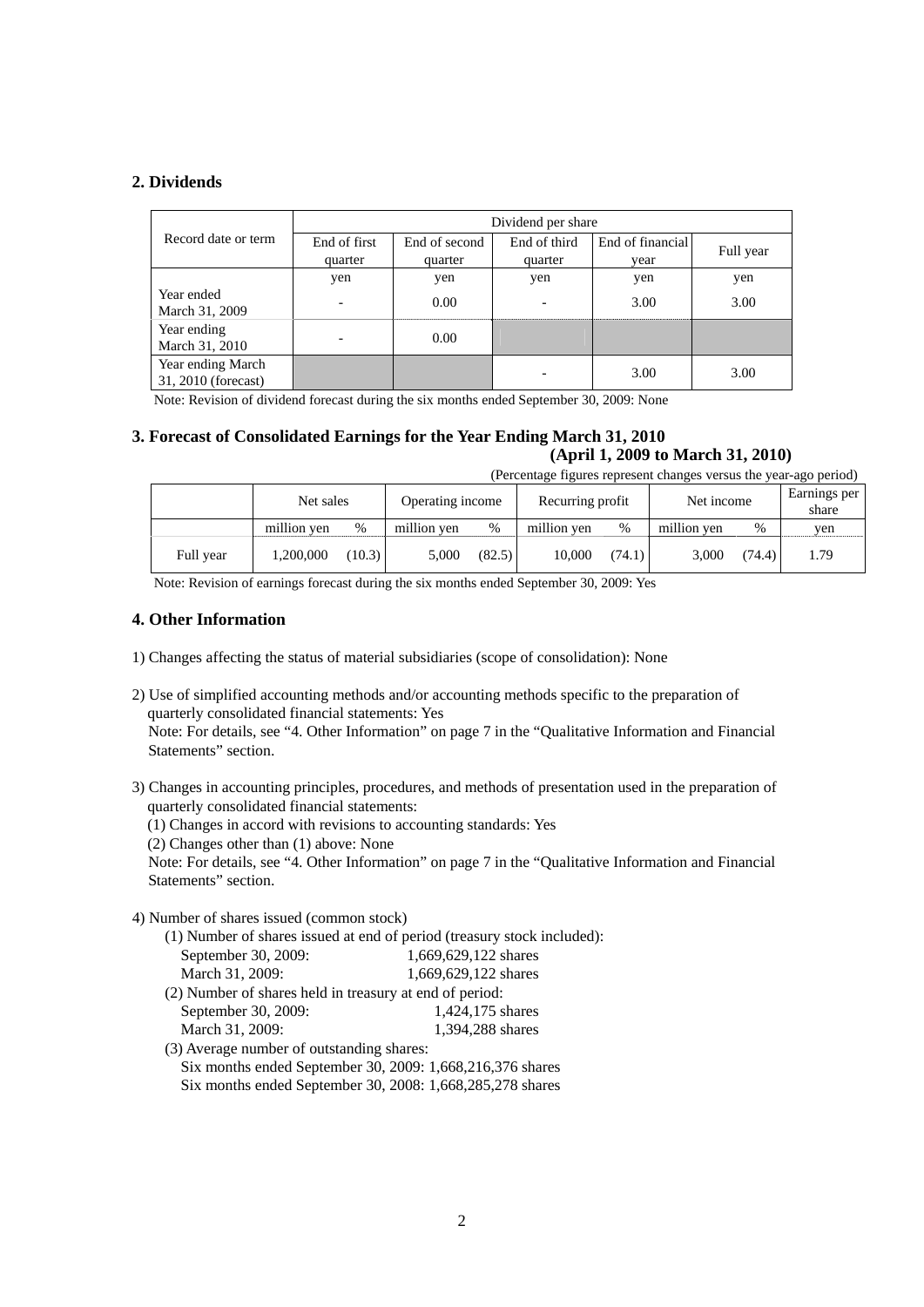### **\*Appropriate Use of Financial Forecasts and Other Important Matters**

## *Forward-Looking Statements*

- 1. The Company has revised the consolidated earnings forecasts issued on April 28, 2009. For details, see "3. Consolidated Earnings Outlook" on page 7 in the "Qualitative Information and Financial Statements" section.
- 2. These materials contain various forward-looking statements and other forecasts regarding performance and other matters. Such statements are based on information available at the time of preparation. Actual results may differ from those expressed or implied by forward-looking statements due to a range of factors. For the assumptions underlying the earnings forecasts presented and other information regarding the use of such forecasts, refer to "3. Consolidated Earnings Outlook" on page 7 in the "Qualitative Information and Financial Statements" section.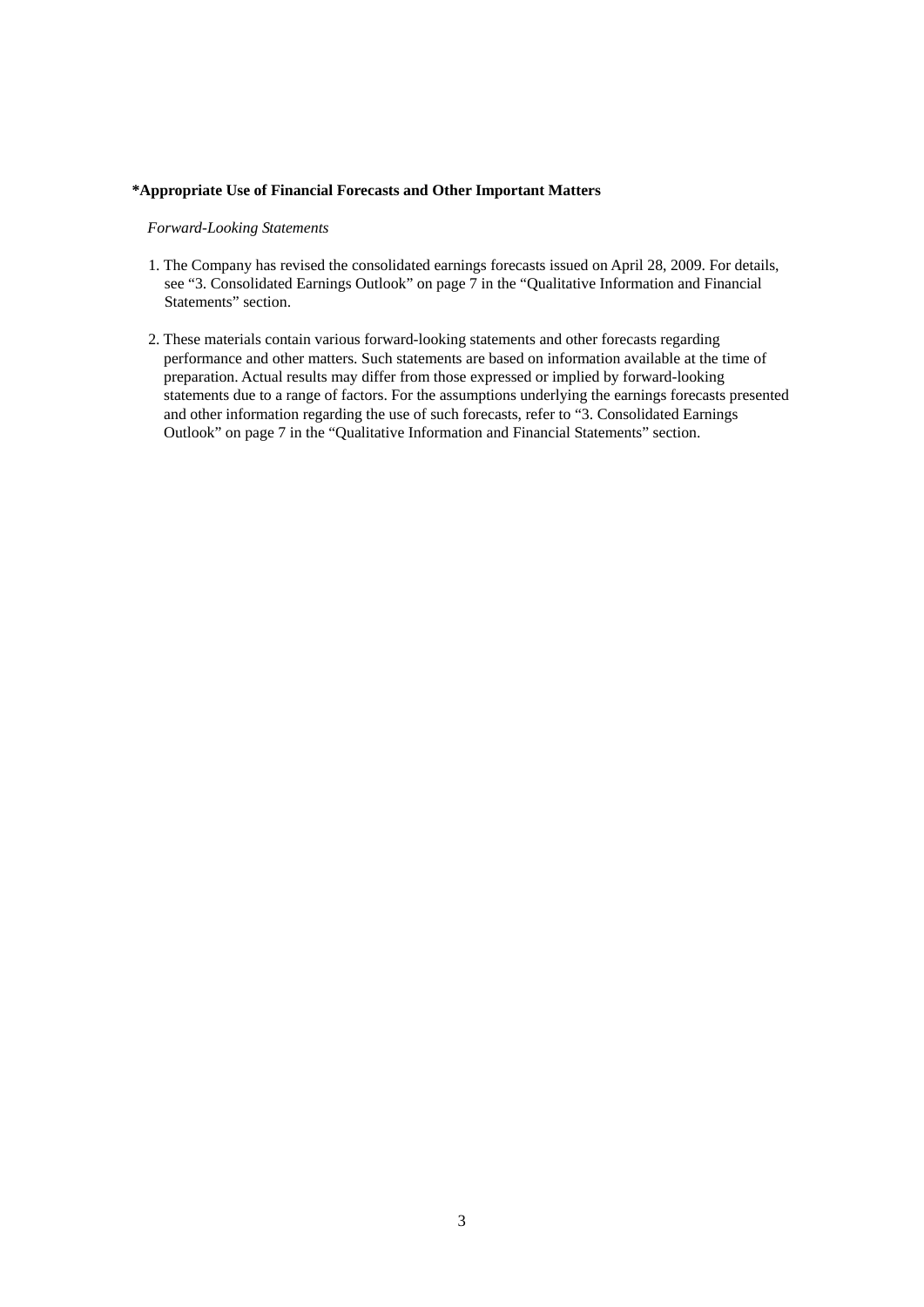## **Qualitative Information and Financial Statements**

### **1. Consolidated Operating Results**

In the six months to September 30, 2009 (first half of the fiscal year ending March 31, 2010), the Japanese economy emerged from the crisis conditions of the latter half of last fiscal year but remained under pressure from the looming specter of yet deeper recession brought on by a capital spending and export slump, ongoing yen appreciation, a deteriorating employment environment, and a downturn in consumer spending.

The global economy, particularly Europe and the Americas, likewise continue to languish, although some emerging economies showed signs of recovery.

This adverse operating environment weighed heavily on KHI Group businesses, all of which continued to experienced declines in order bookings throughout the fiscal first half.

Although the Shipbuilding segment managed to achieve sales growth, overall sales declined. Profits declined across all business segments, with the exception of the Aerospace and Shipbuilding segments, under the weight of yen appreciation and downturns in European and American markets.

Relative to the first half of fiscal 2009, the Group's consolidated order bookings declined ¥314.2 billion to ¥403.0 billion while consolidated net sales decreased ¥136.8 billion to ¥516.0 billion. The Group consequently incurred a consolidated operating loss of ¥6.1 billion, recurring loss of ¥1.2 billion, and net loss of ¥6.2 billion. These losses respectively represent decreases of ¥30.5 billion, ¥31.9 billion, and ¥18.6 billion from fiscal 2009's first-half operating, recurring, and net incomes.

Consolidated operating performance in the six months to September 30, 2009, is summarized by segment below.

Effective from the first quarter of fiscal 2010, the Construction Machinery business, previously part of the Rolling Stock segment (formerly the Rolling Stock & Construction Machinery segment), is included in the Other segment, as disclosed below under the heading "Information by industry segment" on page 13 (subsection (5) 1) of "5. Consolidated Financial Statements").

### **Shipbuilding**

With no newbuilding orders received in the fiscal first half, consolidated order bookings decreased ¥55.7 billion year on year to ¥2.7 billion.

Consolidated net sales increased ¥11.5 billion year on year to ¥65.2 billion, boosted by a spate of sales of large vessels.

Operating income increased ¥1.1 billion year on year to ¥1.4 billion on improved margins reflecting a decline in raw materials costs and other factors.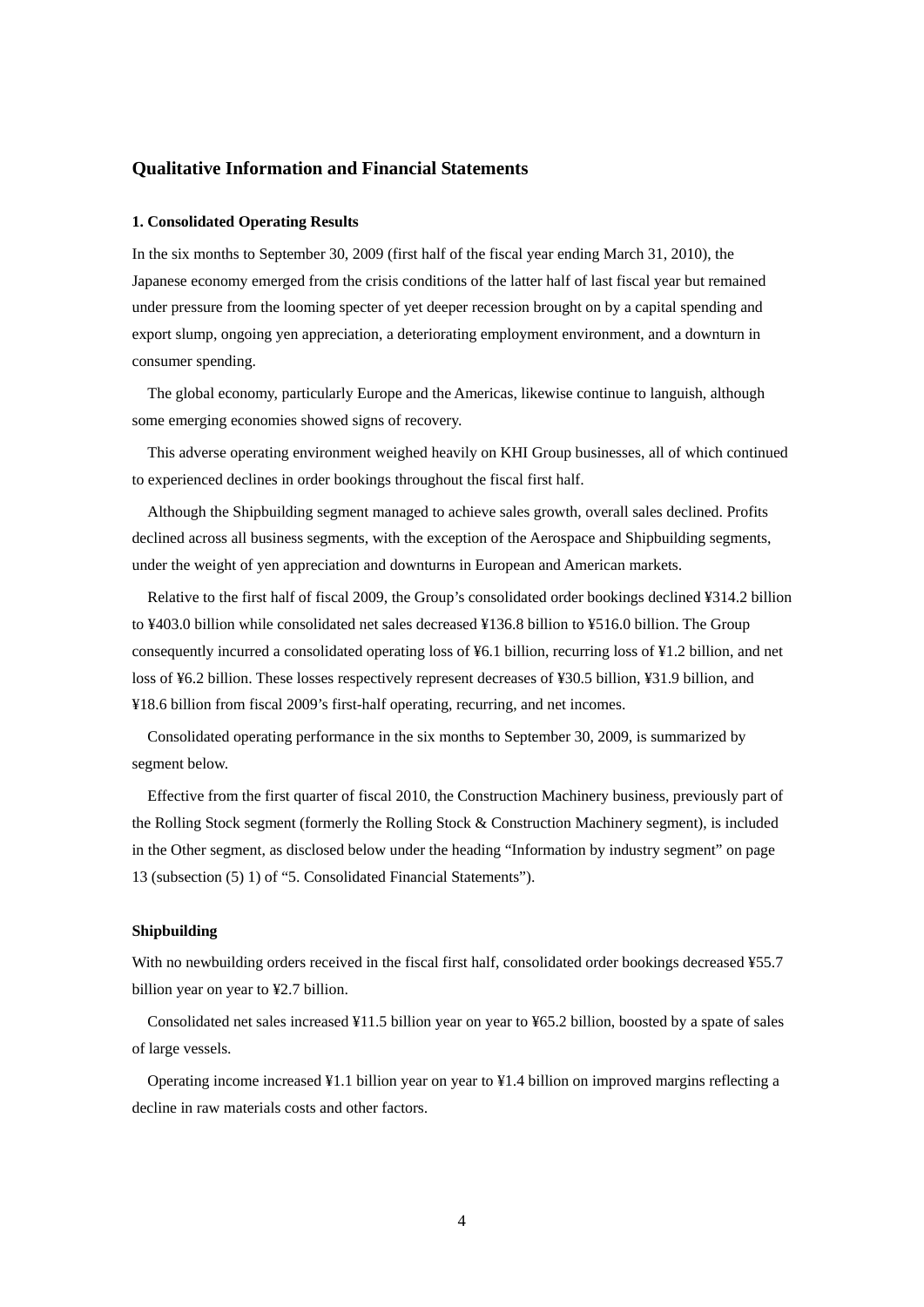### **Rolling Stock**

Consolidated order bookings included orders from Singapore for subway cars but declined to ¥44.5 billion, down ¥91.5 billion from the first half of fiscal 2009, which was marked by an influx of large orders.

Consolidated net sales fell ¥3.5 billion year on year to ¥80.1 billion due mainly to resegmentation of the Construction Machinery business, despite growth in sales of rolling stock to JR Group and overseas sales of rolling stock.

Consolidated operating income decreased ¥3.7 billion year on year to ¥3.2 billion due to lower margins on export deals as a result of yen appreciation.

The above year-on-year changes reflect the impact of the resegmentation involving the Construction Machinery business. Retroactively adjusted to reflect the resegmentation, the Rolling Stock segment had consolidated order bookings of ¥119.9 billion, consolidated net sales of ¥64.5 billion, and operating income of ¥6.5 billion in the first half of fiscal 2009.

#### **Aerospace**

Consolidated order bookings decreased ¥11.8 billion year on year to ¥46.5 billion as a result of decreased orders for component parts for the Boeing 777 and other aircraft.

Consolidated net sales were down ¥21.9 billion year on year to ¥73.3 billion, largely due to decreased sales to Japan's Ministry of Defense.

Despite the decline in sales, consolidated operating income was up ¥2.0 billion year on year to ¥2.6 billion, due in part to adjustments to expense recognition timing resulting from changes to the Boeing 787's development schedule.

## **Gas Turbines & Machinery**

Consolidated order bookings decreased ¥19.4 billion year on year to ¥99.8 billion as a result of decreased orders for marine diesel engines, marine propulsion systems, and other items.

Consolidated net sales declined ¥8.3 billion year on year to ¥83.4 billion, despite strong sales of components for aircraft engines, due to lower sales of marine turbines and gas compressor equipment and lower sales to Japan's Ministry of Defense.

Consolidated operating income decreased ¥4.1 billion year on year to ¥600 million, largely as a result of yen appreciation and the sales decline.

## **Plant & Infrastructure Engineering**

Despite a diverse influx of plant orders, consolidated order bookings fell to ¥32.5 billion, down ¥16.5 billion from the first half of fiscal 2009, when the segment booked a large order for LNG storage tanks.

Consolidated net sales decreased ¥10.9 billion year on year to ¥35.7 billion, largely reflecting a falloff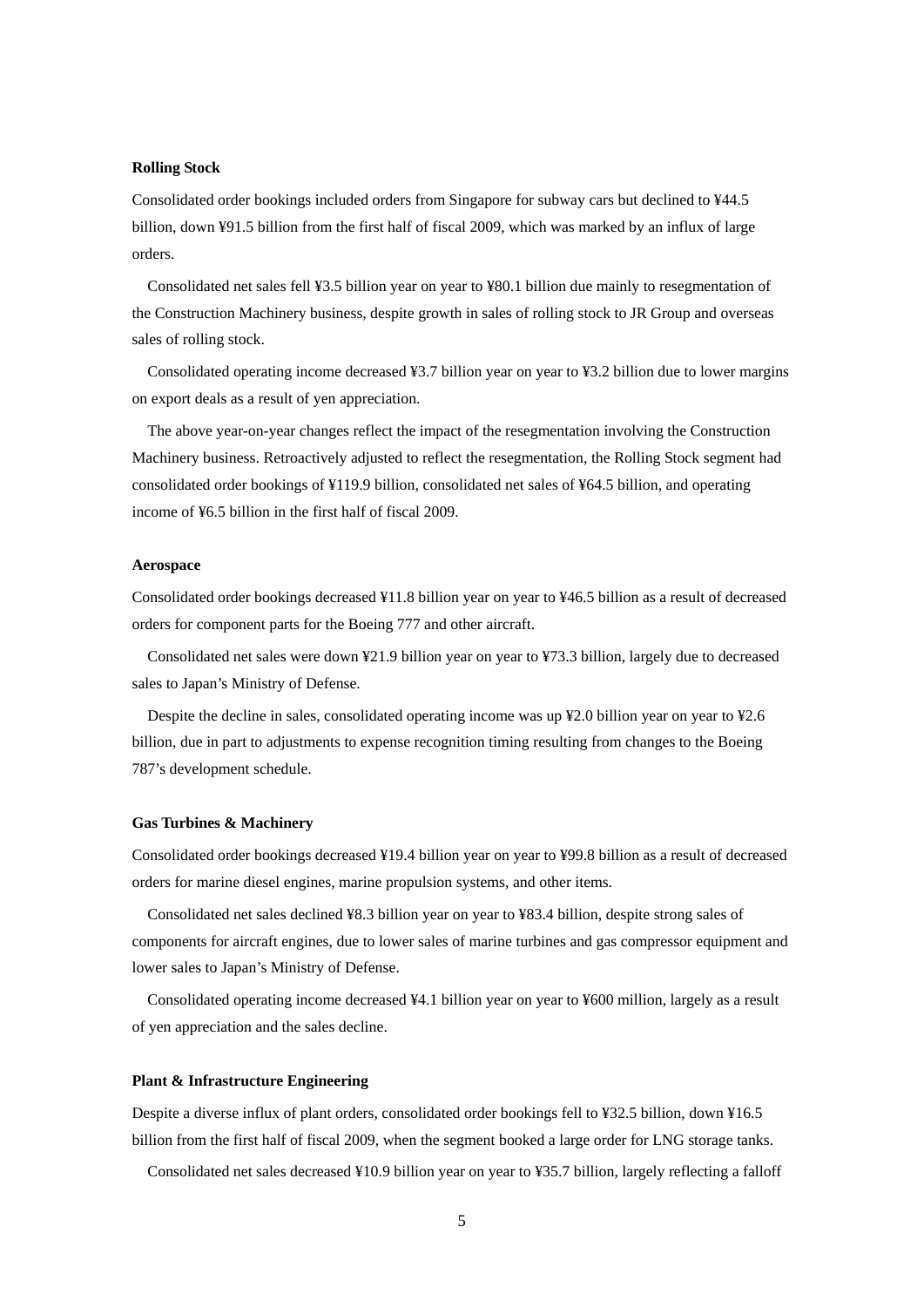in overseas sales of large plant installations.

Consolidated operating income decreased ¥3.5 billion year on year to ¥1.0 billion, largely as a result of the sales decline.

### **Consumer Products & Machinery**

Consolidated net sales fell ¥71.3 billion year on year to ¥106.2 billion amid a decline in European and North American motorcycle sales coupled with a falloff in industrial robots sales.

The sales decline, compounded by yen appreciation against the US dollar, the euro, and other currencies led to a consolidated operating loss of ¥16.6 billion, ¥16.9 billion worse than the year-earlier first-half operating loss, despite progress made in boosting product margins and cutting fixed costs and expenses.

### **Hydraulic Machinery**

Consolidated order bookings fell ¥27.5 billion year on year to ¥27.5 billion, mainly as a result of diminished demand from construction machinery makers.

Consolidated net sales were down ¥18.2 billion year on year to ¥29.0 billion, largely due to decreased sales to construction machinery makers.

Operating income decreased in tandem with sales, down ¥3.0 billion year on year to ¥1.9 billion.

## **Other Operations**

Consolidated net sales declined ¥13.9 billion year on year to ¥42.8 billion.

We booked a consolidated operating loss of ¥300 million, ¥2.1 billion below year-earlier first-half operating income, largely due to the Construction Machinery business's resegmentation.

The above year-on-year changes reflect the impact of the resegmentation involving the Construction Machinery business. Retroactively adjusted to reflect the resegmentation, the Other segment had consolidated net sales of ¥75.9 billion, and operating income of ¥2.3 billion in the first half of fiscal 2009.

### **2. Consolidated Financial Position**

At September 30, 2009, consolidated assets totaled ¥1,368.0 billion, a decrease of ¥31.7 billion from March 31, 2009. The decrease was attributable to reduction in trade receivables resulting from collection of receivables and reduced sales. The decrease in receivables outweighed growth in property, plant and equipment due to capital investment and growth in work-in-process stemming from progress toward completion of existing contracts.

Consolidated liabilities totaled ¥1,078.4 billion at September 30, a decrease of ¥26.1 billion from March 31, 2009. The decrease was attributable to reduction in trade payables, partially offset by growth in borrowings and other items.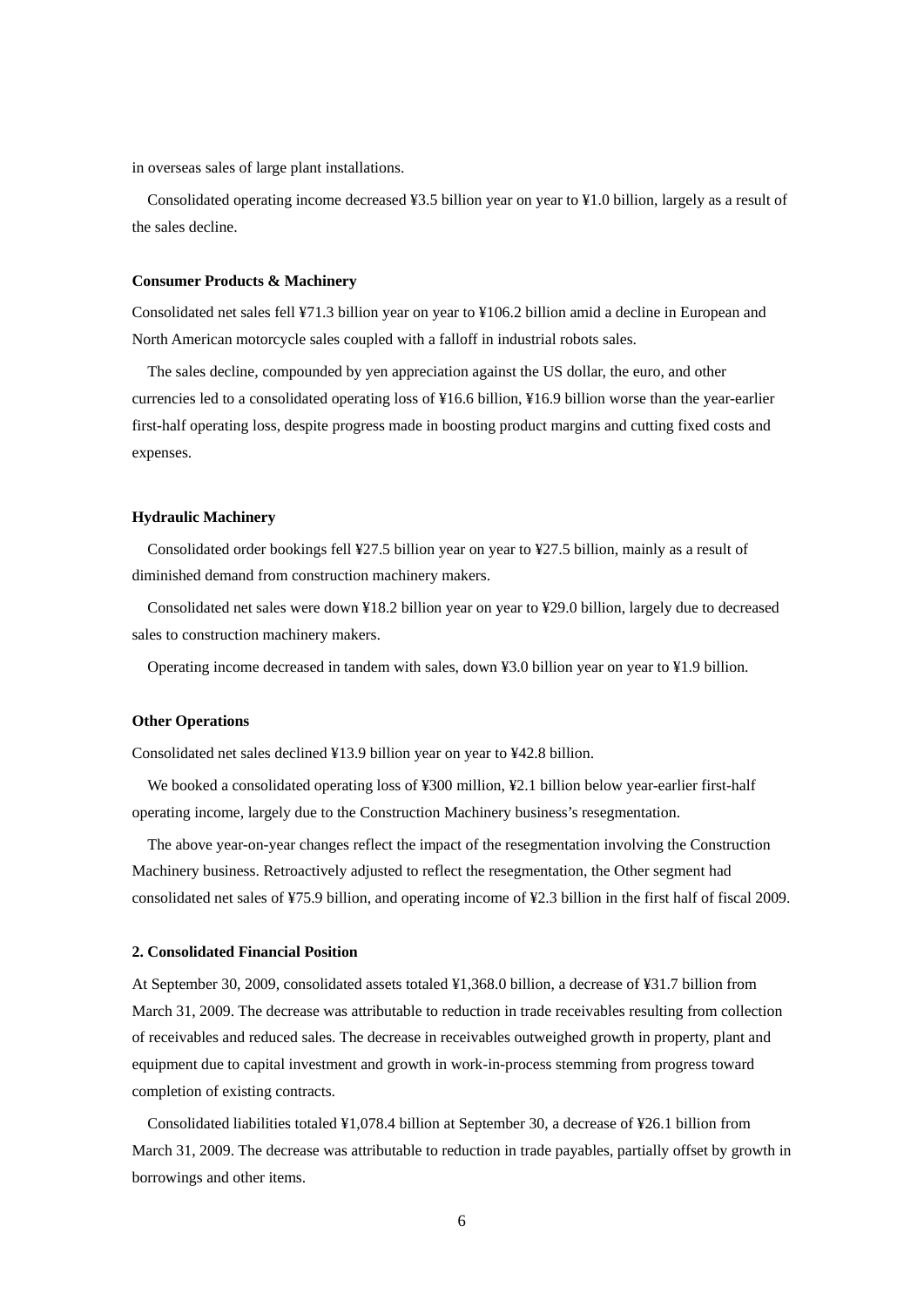Consolidated net assets decreased ¥5.6 billion from March 31, 2009, to ¥289.6 billion at September 30, largely as a result of the first-half net loss and payment of dividends.

### **3. Consolidated Earnings Outlook**

Recovery signs dot the economic landscape but have yet to spark a concerted revival from the economic downturn brought on by the global financial crisis. The Company inevitably expects the harsh conditions its faces to persist, particularly in mass-production businesses, but will forge ahead with the rebuilding of its earnings base with a view to returning to a sustained-growth trajectory.

The Company now forecasts consolidated net sales of ¥1,200.0 billion for the full fiscal year, down ¥40.0 billion relative to the forecast issued in April, due to anticipated underperformance relative to forecasts in the Consumer Products & Machinery and Aerospace segments.

Although the Company expects the decline in net sales to impact on profits, it intends to follow through with efforts to improve profitability throughout its operations by cutting fixed costs and expenses and increasing productivity. For the full fiscal year, the Company therefore forecasts consolidated operating income of ¥5.0 billion and consolidated recurring profit of ¥10.0 billion, unchanged from the forecasts issued in April. The forecast of net income has been revised downward to ¥3.0 billion to account for the booking of extraordinary losses.

The Company's earnings forecast assumes exchange rates of ¥90 to the US dollar and ¥130 to the euro.

# **4. Other Information**

- 1) Changes affecting the status of material subsidiaries (scope of consolidation) during the period Not applicable
- 2) Use of simplified accounting and/or accounting procedures specific to preparation of quarterly consolidated financial statements

### *Simplified accounting*

(1) Bad debt estimation method for general claims

The Company estimates the value of uncollectible general claims based on the preceding fiscal year's actual credit loss rate, unless the credit loss rate is deemed to have substantially changed relative to the historical rate calculated at the end of the preceding fiscal year.

#### (2) Inventory valuation method

The Company estimates quarter-end inventories by a rational method based on the preceding fiscal year's physical inventory count, without conducting a physical inventory count.

The Company writes down inventory from book value to estimated net realizable value only when its utility has clearly diminished. In the case of inventory expected to be disposed of and slow-moving inventory with a turnover period that extends beyond the Company's operating cycle, the Company writes the inventory down to its estimated liquidation value. Such inventories are carried at their written-down book value, unless their value was deemed to have substantially changed during the second quarter of the fiscal year under review.

### (3) Fixed-asset depreciation method

For fixed asset depreciated by the declining-balance method, the Company calculates quarterly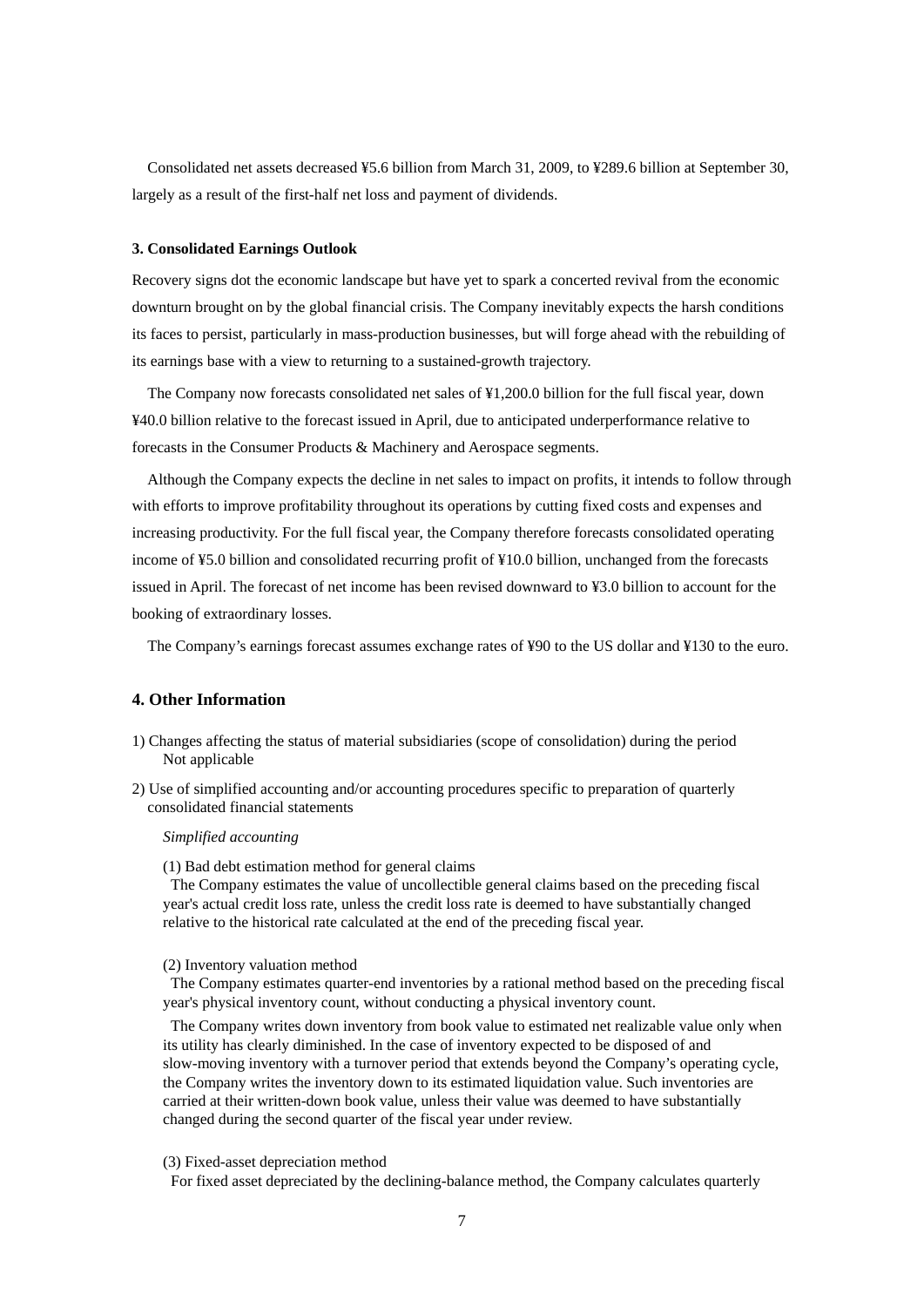depreciation expense by prorating annual depreciation expense. For certain consolidated subsidiaries, quarterly depreciation expense is calculated by prorating annual depreciation expense based on a budget that factors in expected acquisitions, sales, and disposals of fixed assets during the fiscal year.

### (4) Deferred-tax asset and liability calculation method

To assess deferred assets' collectability, the Company uses tax planning and earnings forecasts used in the preceding fiscal year if it deems that the operating environment and status of temporary differences have not changed substantially since the preceding fiscal year-end.

If the operating environment or status of temporary differences is deemed to have changed substantially since the preceding fiscal year-end, the Company uses said tax planning and earnings forecasts adjusted to reflect the changes' impact.

### (5) Elimination of unrealized gains/losses on inventories

For some products, the Company calculates unrealized gains/losses on inventories using the gain/loss rate used in the preceding fiscal year or quarter or a gain/loss rate based on rational budgeting, unless business conditions are deemed to have changed substantially from the preceding fiscal year or quarter.

## *Accounting procedures specific to preparation of quarterly consolidated financial statements*

The Company calculates tax expense by rationally estimating its effective tax rate after application of deferred-tax accounting to pretax net income for the fiscal year that includes the second quarter under review and multiplying quarterly pretax net income by said estimated effective tax rate. If unable to use the estimated effective tax rate, the Company calculates tax expense by multiplying the statutory effective tax rate by quarterly pretax net income adjusted to reflect material differences other than temporary differences.

Income taxes are reported inclusive of income tax adjustments.

3) Changes in accounting principles, procedures, or presentation methods applicable to preparation of quarterly consolidated financial statements

### *Changes related to accounting standards*

Change in accounting standard for construction revenue and cost

The Company previously used the percentage-of-completion method for accounting revenues associated mainly with construction contracts with a contract amount of three billion yen or more and a construction period of over one year, and other construction works were accounted for with the completed-contract method. Effective the first quarter of the fiscal year ending March 31, 2010, however, in conjunction with adoption of the *Accounting Standard for Construction Contracts*  (ASBJ Statement No.15, December 27, 2007) and its accompanying *Guidance on Accounting Standard for Construction Contracts* (ASBJ Guidance No.18, December 27, 2007), the percentage-of-completion method was applied to construction contracts that were started during the first quarter ended June 30, 2009, for which certain elements were determinable with certainty as of September 30, 2009. The percentage of completion is estimated with the proportion-of-cost method, under which the percentage of construction completed during the period is calculated as the ratio of the construction cost incurred during that period relative to the total construction cost. The completed-contract method was applied to other works.

Due to this change, net sales for the second quarter of the fiscal year ending March 31, 2010 was 3,612 million yen higher, and operating loss, recurring loss, loss before income taxes and minority interests were each 293 million yen lower.

The change's impact by segment is detailed below under "Segment Information" in the "Consolidated Financial Statements" section.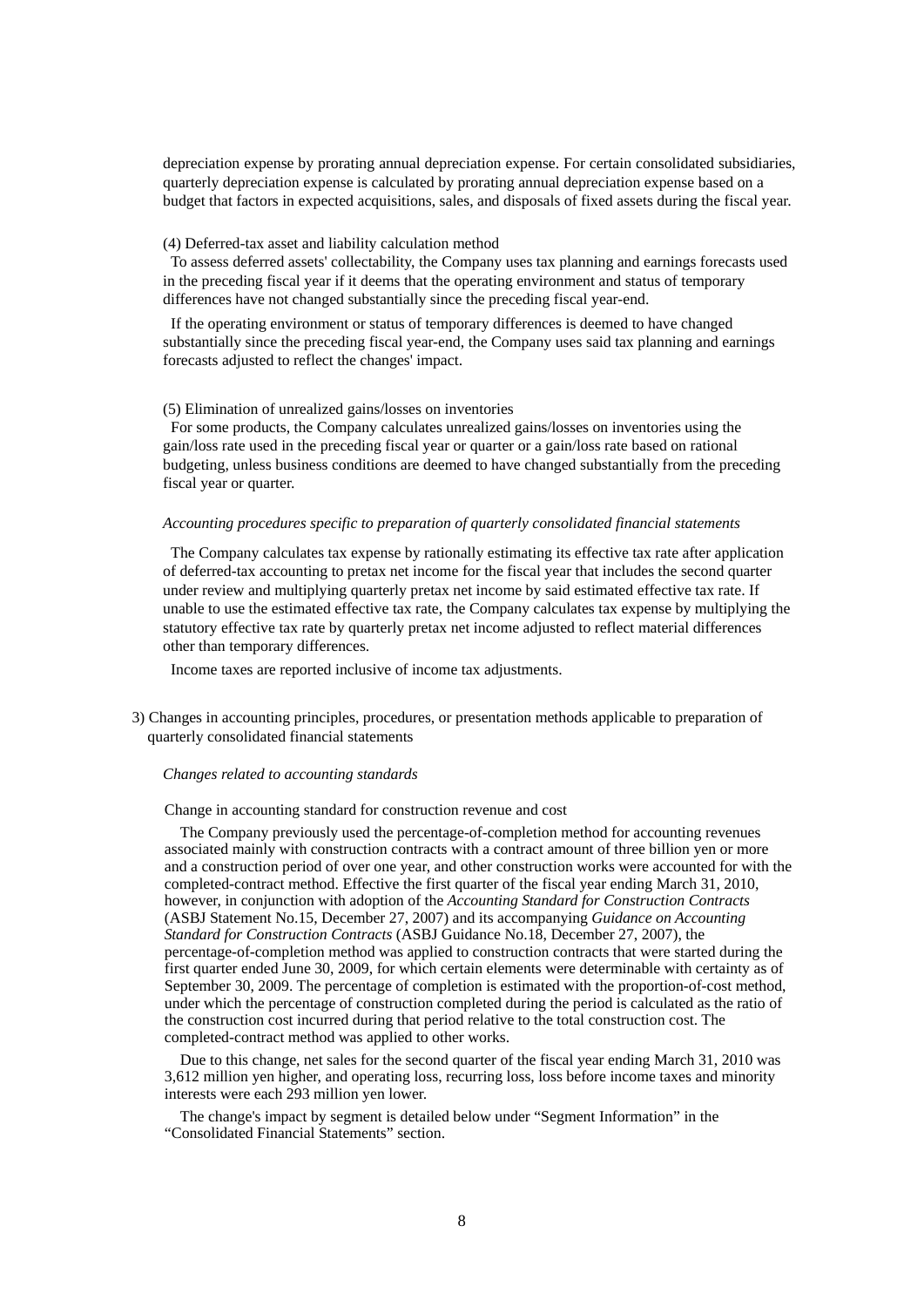# **5. Consolidated Financial Statements**

# **(1) Consolidated Balance Sheets**

| onsonuateu Danance Oncets                                                            | Millions of yen             |                         |  |
|--------------------------------------------------------------------------------------|-----------------------------|-------------------------|--|
|                                                                                      | As of<br>September 30, 2009 | As of<br>March 31, 2009 |  |
| Assets                                                                               |                             |                         |  |
| Current assets                                                                       |                             |                         |  |
| Cash on hand and in banks                                                            | 24,875                      | 31,955                  |  |
| Trade receivables                                                                    | 335,939                     | 402,341                 |  |
| Merchandise and finished products                                                    | 56,223                      | 69,609                  |  |
| Work in process                                                                      | 347,462<br>81,275           | 325,578                 |  |
| Raw materials and supplies<br>Other current assets                                   | 95,828                      | 81,253<br>88,169        |  |
| Allowance for doubtful receivables                                                   | (2, 492)                    | (3,111)                 |  |
| Total current assets                                                                 | 939,112                     | 995,796                 |  |
| Fixed assets                                                                         |                             |                         |  |
| Net property, plant and equipment                                                    | 294,075                     | 284,117                 |  |
| Intangible assets                                                                    |                             |                         |  |
| Goodwill                                                                             | 986                         | 1,106                   |  |
| Other                                                                                | 19,684                      | 18,466                  |  |
| Total intangible assets                                                              | 20,670                      | 19,573                  |  |
| Investments and other assets                                                         |                             |                         |  |
| Other                                                                                | 115,433                     | 101,470                 |  |
| Allowance for doubtful receivables                                                   | (1,281)                     | (1,187)                 |  |
| Total investments and other assets                                                   | 114,151                     | 100,283                 |  |
| Total fixed assets                                                                   | 428,898                     | 403,974                 |  |
| <b>Total assets</b>                                                                  | ,368,010                    | ,399,770                |  |
| <b>Liabilities</b><br>Current liabilities                                            |                             |                         |  |
| Trade payables                                                                       | 279,592<br>130,526          | 358,478<br>157,082      |  |
| Short-term borrowings<br>Income taxes payable                                        | 3,520                       | 8,710                   |  |
| Accrued bonuses                                                                      | 13,979                      | 14,241                  |  |
| Provision for losses on construction contracts                                       | 15,438                      | 20,930                  |  |
| Other provisions                                                                     | 12,306                      | 15,049                  |  |
| Advances from customers                                                              | 129,478                     | 125,762                 |  |
| Other                                                                                | 143,442                     | 129,751                 |  |
| Total current liabilities                                                            | 728,283                     | 830,006                 |  |
| Long-term liabilities<br>Bonds payable                                               | 40,513                      | 40,990                  |  |
| Long-term debt                                                                       | 206,803                     | 140,715                 |  |
| Employees' retirement and severance benefits                                         | 84,547                      | 79,969                  |  |
| Other provisions                                                                     | 9,850                       | 3,980                   |  |
| Other                                                                                | 8,405                       | 8,862                   |  |
| Total long-term liabilities                                                          | 350,118                     | 274,518                 |  |
| <b>Total liabilities</b>                                                             | 1,078,402                   | 1,104,525               |  |
| <b>Net assets</b><br>Shareholders' equity                                            |                             |                         |  |
| Common stock                                                                         | 104,328                     | 104,328                 |  |
| Capital surplus                                                                      | 54,281                      | 54,281                  |  |
| Retained earnings                                                                    | 142,594                     | 154,272                 |  |
| Treasury stock                                                                       | (474)                       | (467)                   |  |
| Total shareholders' equity                                                           | 300,730                     | 312,415                 |  |
| Valuation and translation adjustments<br>Net unrealized gains (losses) on securities | 4,456                       | 3,139                   |  |
| Gains (losses) on hedging items                                                      | 2,051                       | (263)                   |  |
| Foreign currency translation adjustments                                             | (22, 639)                   | (24, 850)               |  |
| Total valuation and translation adjustments                                          | (16, 131)                   | (21, 974)               |  |
| Minority interests                                                                   | 5.009                       | 4,804                   |  |
| <b>Total net assets</b>                                                              | 289,607                     | 295,245                 |  |
| <b>Total net assets and liabilities</b>                                              | ,368,010                    | ,399,770                |  |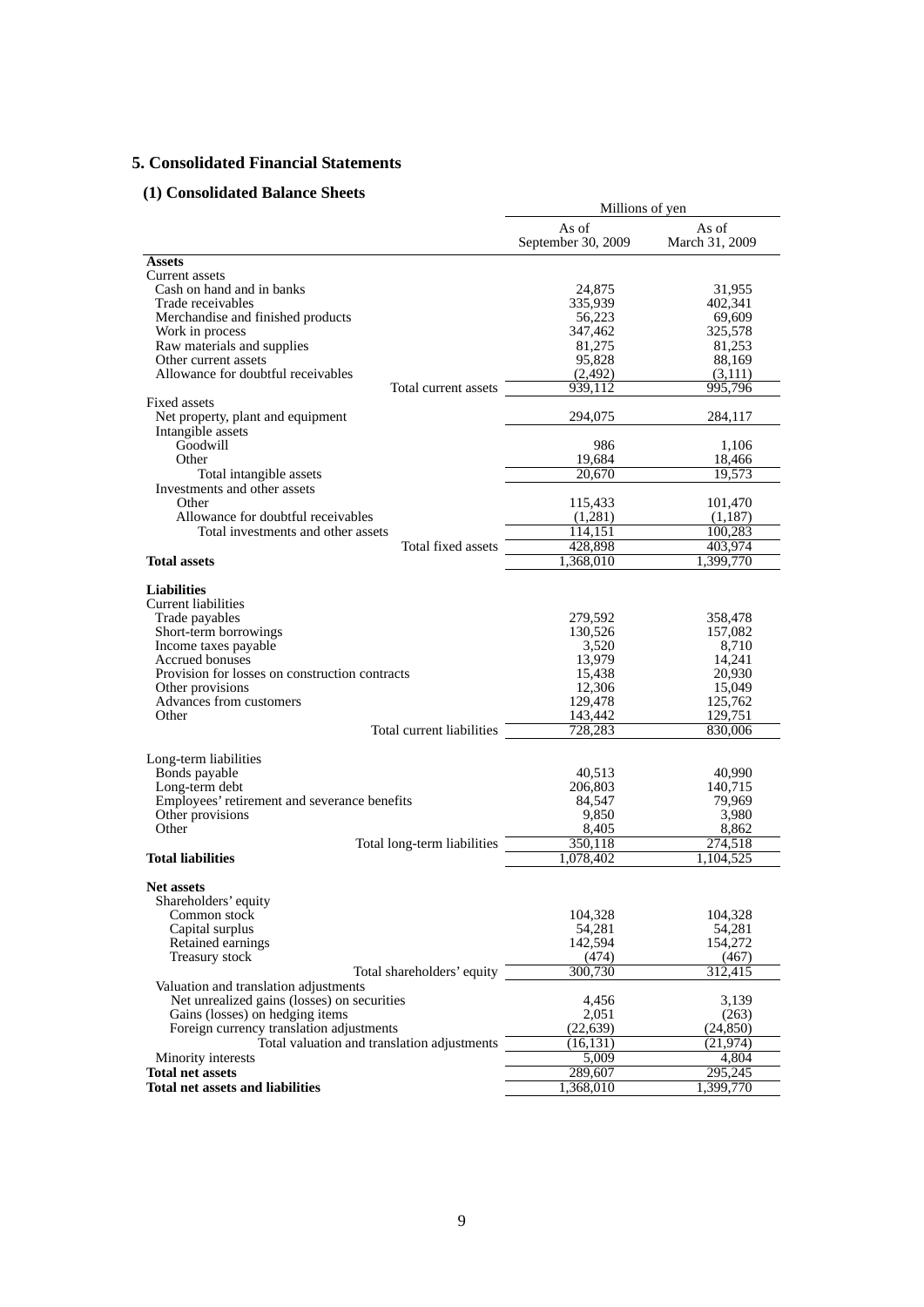# **(2) Consolidated Statements of Income**

| Consonuated biatements of income                              | Millions of yen                        |                                        |  |
|---------------------------------------------------------------|----------------------------------------|----------------------------------------|--|
|                                                               | Six months ended<br>September 30, 2008 | Six months ended<br>September 30, 2009 |  |
| Net sales                                                     | 652,923                                | 516,053                                |  |
| Cost of sales                                                 | 547,662                                | 448,226                                |  |
| Gross profit                                                  | 105,260                                | 67,827                                 |  |
| Selling, general and administrative expenses                  |                                        |                                        |  |
| Salaries and benefits                                         | 21,268                                 | 19,975                                 |  |
| R&D expenses                                                  | 17,687                                 | 17,213                                 |  |
| Other                                                         | 41,951                                 | 36,805                                 |  |
| Total selling, general and administrative expenses            | 80,907                                 | 73,994                                 |  |
| Operating income (loss)                                       | 24,353                                 | (6,167)                                |  |
| Non-operating income                                          |                                        |                                        |  |
| Interest income                                               | 1,812                                  | 1,651                                  |  |
| Dividend income                                               | 689                                    | 434                                    |  |
| Gain on sale of marketable and investment securities          | 875                                    | $\mathbf{0}$                           |  |
| Equity income of non-consolidated subsidiaries and affiliates | 3,310                                  | 2,582                                  |  |
| Foreign exchange gain, net                                    | 3,022                                  | 3,277                                  |  |
| Other                                                         | 2,424                                  | 2,916                                  |  |
| Total non-operating income                                    | 12,134                                 | 10,864                                 |  |
| Non-operating expenses                                        |                                        |                                        |  |
| Interest expense                                              | 3,428                                  | 2,848                                  |  |
| Other                                                         | 2,341                                  | 3,071                                  |  |
| Total non-operating expenses                                  | 5,770                                  | 5,920                                  |  |
| Recurring profit (loss)                                       | 30,718                                 | (1,223)                                |  |
| Extraordinary income                                          |                                        |                                        |  |
| Reversal of provision for environmental measures              |                                        | 1,212                                  |  |
| Total extraordinary income                                    |                                        | 1.212                                  |  |
| <b>Extraordinary losses</b>                                   |                                        |                                        |  |
| Provision for losses on damages suit                          | 5,165                                  | 6,983                                  |  |
| Total extraordinary losses                                    | 5,165                                  | 6,983                                  |  |
| Income (loss) before income taxes and minority interests      | 25,552                                 | (6,994)                                |  |
| Income taxes                                                  | 12,588                                 | (1,043)                                |  |
| Minority interests in net income of consolidated subsidiaries | 627                                    | 343                                    |  |
| Net income (loss)                                             | 12,335                                 | (6,294)                                |  |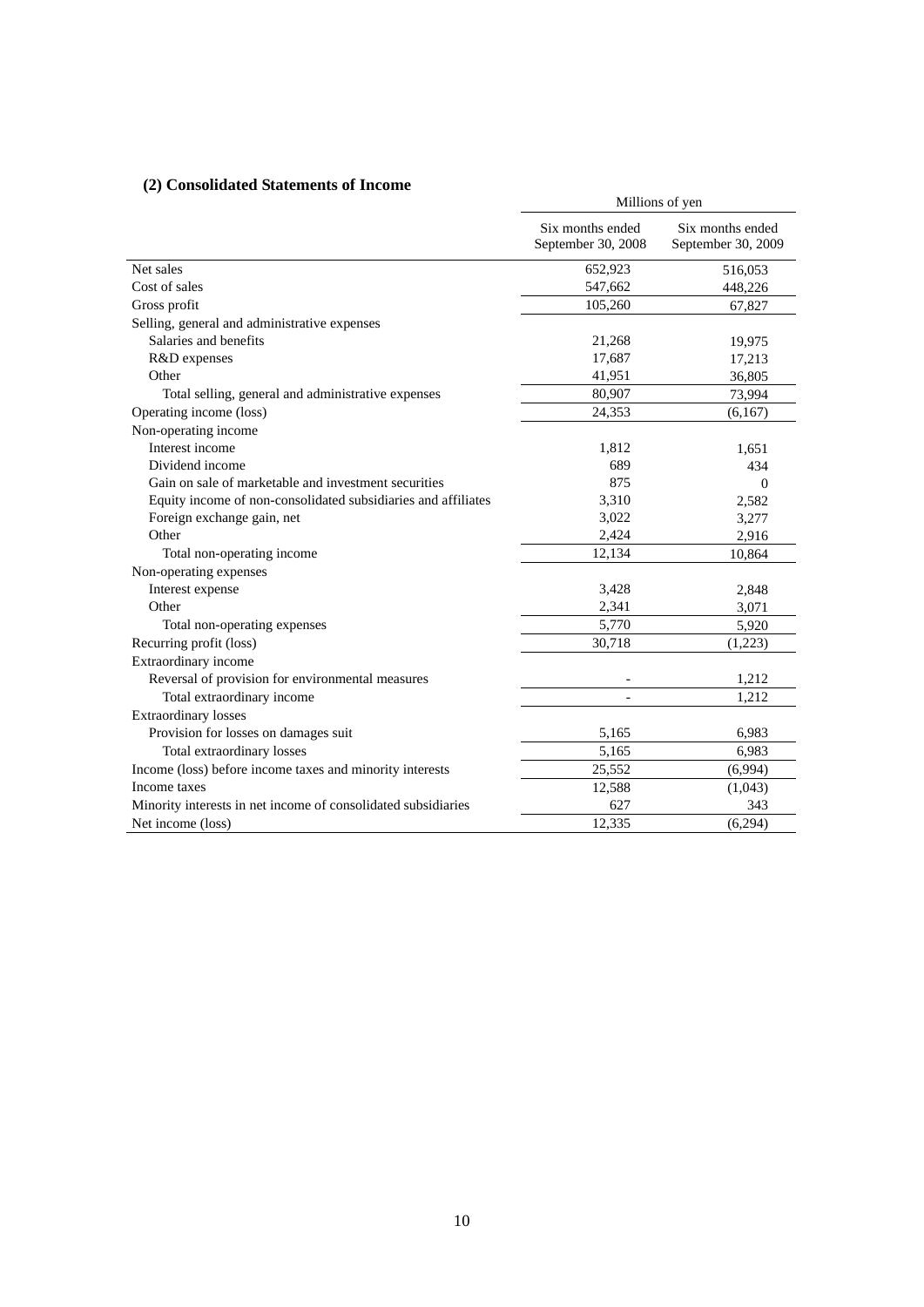# **(3) Consolidated Cash Flow Statement**

|                                                                       | Millions of yen  |                  |  |
|-----------------------------------------------------------------------|------------------|------------------|--|
|                                                                       | Six months ended | Six months ended |  |
|                                                                       | September 30,    | September 30,    |  |
|                                                                       | 2008             | 2009             |  |
| Cash flow from operating activities                                   |                  |                  |  |
| Income (loss) before income taxes and minority interests              | 25,552           | (6,994)          |  |
| Depreciation and amortization                                         | 20,024           | 23,556           |  |
| Increase (decrease) in provisions                                     | 1,830            | 1,289            |  |
| Interest and dividend income                                          | (2,501)          | (2,086)          |  |
| Interest expense                                                      | 3,428            | 2,848            |  |
| Investment (gain) loss on equity method                               | (3,310)          | (2,582)          |  |
| (Gain) loss on sale and disposal of property, plant, and equipment    | (755)            | 322              |  |
| (Increase) decrease in trade receivables                              | 83,385           | 64,575           |  |
| (Increase) decrease in inventories                                    | (56, 939)        | (6, 842)         |  |
| Increase (decrease) in trade payables                                 | (51, 528)        | (80, 247)        |  |
| Increase (decrease) in advances from customers                        | 21,143           | 1,915            |  |
| Other                                                                 | (11, 146)        | (11, 762)        |  |
| Subtotal                                                              | 29,183           | (16,008)         |  |
| Cash received for interest and dividends                              | 2,630            | 2,354            |  |
| Cash paid for interest                                                | (3,464)          | (2,661)          |  |
| Cash paid for income taxes                                            | (19, 801)        | (8,910)          |  |
| Net cash provided by (used for) operating activities                  | 8,547            | (25, 226)        |  |
|                                                                       |                  |                  |  |
| Cash flow from investing activities                                   |                  |                  |  |
| Acquisition of property, plant and equipment and intangible assets    | (30, 787)        | (36, 141)        |  |
| Proceeds from sale of property, plant and equipment and intangible    | 1,549            | 381              |  |
| assets                                                                |                  |                  |  |
| Acquisition of investments in securities                              | (24)             | (102)            |  |
| Proceeds from sale of investments in securities                       | 1,626            | 10               |  |
| Acquisition of equity interest in subsidiaries resulting in change in | (943)            |                  |  |
| scope of consolidation                                                |                  |                  |  |
| Acquisition of affiliates' shares                                     |                  | (1,331)          |  |
| (Increase) decrease in short-term loans receivable                    | (371)            | 160              |  |
| Additions to long-term loans receivable                               | (60)             | (55)             |  |
| Proceeds from collection of long-term loans receivable                | 84               | 71               |  |
| Other                                                                 | (658)            | 537              |  |
| Net cash used for investing activities                                | (29, 583)        | (36, 470)        |  |
|                                                                       |                  |                  |  |
| Cash flow from financing activities                                   |                  |                  |  |
| Increase (decrease) in short-term borrowings                          | 20,381           | 6,921            |  |
| Proceeds from long-term debt                                          | 21,008           | 69,500           |  |
| Repayment of long-term debt                                           | (3,392)          | (4, 418)         |  |
| Redemption of bonds payable                                           | (17,518)         | (10,000)         |  |
| Acquisition of treasury stock                                         | (11)             | (6)              |  |
| Cash dividends paid                                                   | (8,294)          | (4,986)          |  |
| Cash dividends paid to minority interests                             | (329)            | (426)            |  |
| Other                                                                 |                  | (19)             |  |
| Net cash provided by financing activities                             | 11,843           | 56,564           |  |
| Effect of exchange rate changes                                       | (360)            | (1,629)          |  |
| Increase (decrease) in cash and cash equivalents                      | (9, 553)         | (6,762)          |  |
| Cash and cash equivalents at beginning of period                      | 38,169           | 31,413           |  |
| Cash and cash equivalents at end of period                            | 28,616           | 24,651           |  |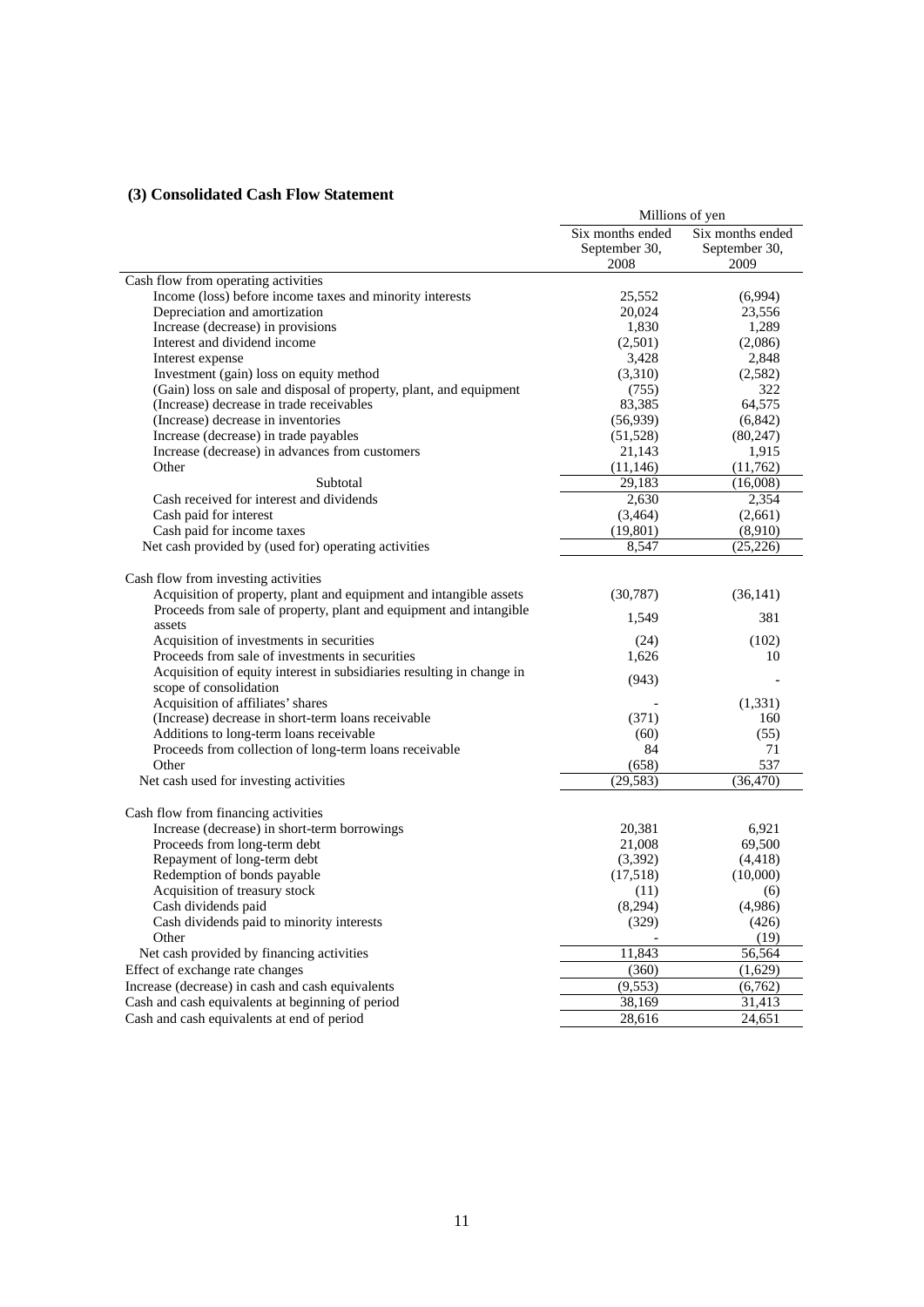## **(4) Notes on the going-concern assumption**  Not applicable

## **(5) Segment Information**

### **1) Information by industry segment**

Six months ended September 30, 2008 (April 1, 2008 – September 30, 2008)

|                                        |                |                       |             | Millions of yen           |
|----------------------------------------|----------------|-----------------------|-------------|---------------------------|
|                                        | External sales | Intersegment<br>sales | Total sales | Operating<br><i>ncome</i> |
| Shipbuilding                           | 53,734         | 905                   | 54,640      | 257                       |
| Rolling Stock & Construction Machinery | 83,678         | 730                   | 84,409      | 7.064                     |
| Aerospace                              | 95.290         | 809                   | 96,100      | 559                       |
| Gas Turbines & Machinery               | 91.790         | 8,484                 | 100.274     | 4,785                     |
| Plant & Infrastructure Engineering     | 46,692         | 5.170                 | 51,862      | 4,693                     |
| Consumer Products & Machinery          | 177,621        | 3,661                 | 181,282     | 301                       |
| <b>Hydraulic Machinery</b>             | 47.296         | 4,355                 | 51,652      | 5,044                     |
| Other                                  | 56,818         | 19,488                | 76,306      | 1,819                     |
| Total                                  | 652,923        | 43,606                | 696.529     | 24,525                    |
| Eliminations/corporation               |                | (43,606)              | (43,606)    | (172)                     |
| Consolidated total                     | 652,923        |                       | 652,923     | 24,353                    |

Notes: 1. Method of segmentation

Business segmentation is based on the categorization used by management.

2. Major products by industry segment

| Industry segment                                 | Major products                                                                                                                         |
|--------------------------------------------------|----------------------------------------------------------------------------------------------------------------------------------------|
| Shipbuilding                                     | Ships and vessels                                                                                                                      |
| Rolling Stock &<br><b>Construction Machinery</b> | Rolling stock, construction machinery, snowplows, crushers                                                                             |
| Aerospace                                        | Aircrafts                                                                                                                              |
| Gas Turbines &<br>Machinery                      | Jet engines, general-purpose gas turbine generators, movers                                                                            |
| Plant & Infrastructure<br>Engineering            | Industrial equipment, boilers, environmental equipment, steel structures                                                               |
| Consumer Products &<br>Machinery                 | Motorcycles, personal watercraft, all-terrain vehicles (ATV), utility<br>vehicles, general-purpose gasoline engines, industrial robots |
| <b>Hydraulic Machinery</b>                       | Industrial hydraulic products                                                                                                          |
| Other                                            | Commercial activities, sales/order agency and intermediary activities,<br>management of welfare facilities                             |

## 3. Change in inventory valuation standard and method

The Company previously valued ordinary held-for-sale inventories mainly at cost by the specific identification, moving average, and FIFO methods. Effective the first quarter of the fiscal year ending March 31, 2009, in conjunction with adoption of the *Accounting Standard for Measurement of Inventories* (ASBJ Statement No. 9, as revised July 5, 2006), the Company switched to valuing inventories mainly at cost (writing down of inventories' carrying value to reflect impairment of the goods' utility) by the specific identification, moving average, and FIFO methods. Due to this change, operating income for the second quarter of the fiscal year ending March 31, 2009, in the Rolling Stock & Construction Machinery segment was 388 million yen lower; in the Aerospace segment, 390 million yen lower; in the Gas Turbines & Machinery segment, 644 million yen lower; in the Plant & Infrastructure Engineering segment, 31 million yen lower; in the Consumer Products & Machinery segment, 389 million yen lower; in the Hydraulic Machinery segment, 127 million yen lower.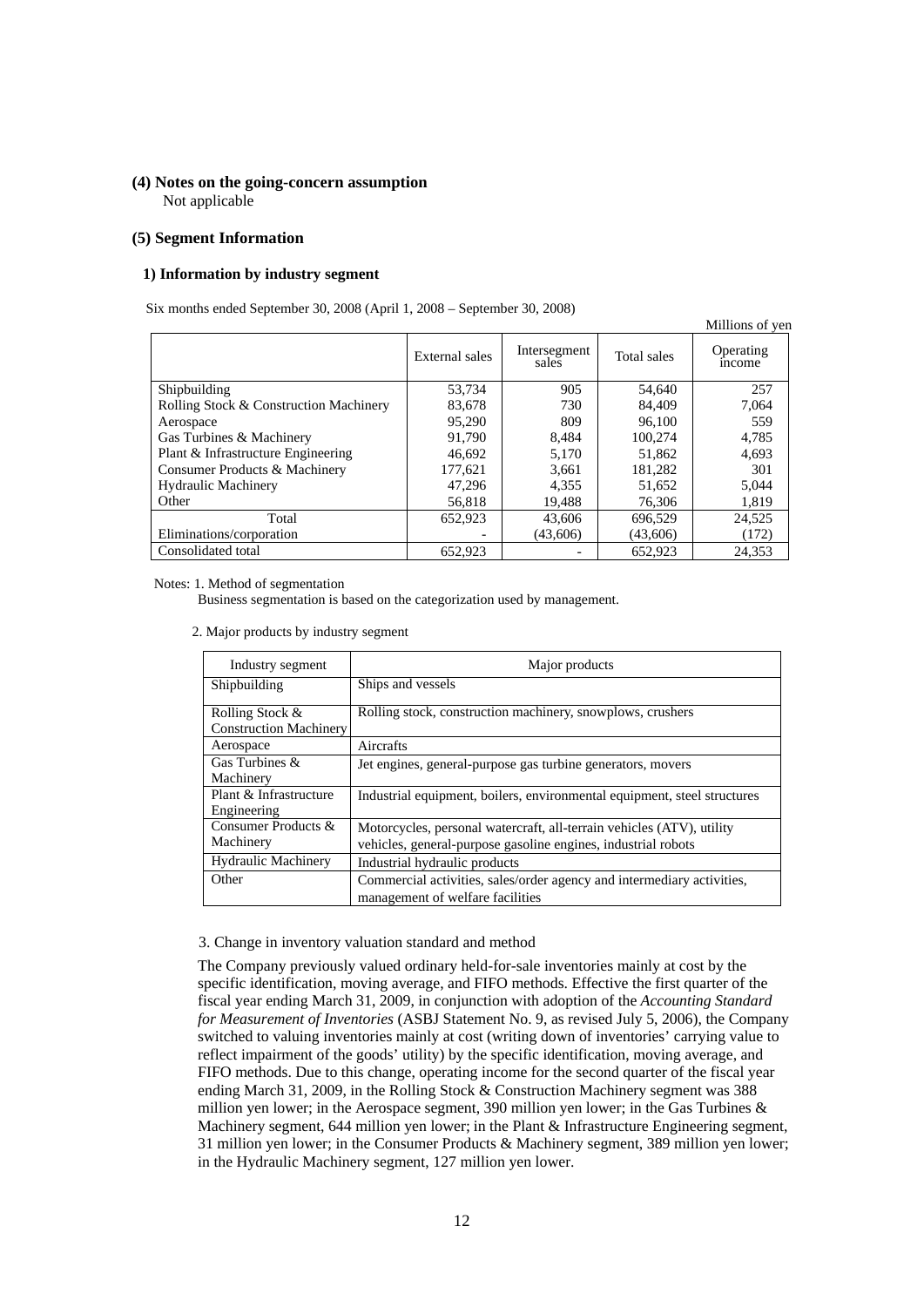### 4. Change in useful life for property, plant and equipment

The Company and its consolidated subsidiaries in Japan have revised machinery's useful life pursuant to 2008 amendments to the tax code. Due to this change, operating income for the second quarter of the fiscal year ending March 31, 2009, in the Shipbuilding business was 261 million yen lower; in the Rolling Stock & Construction Machinery segment, 187 million yen lower; in the Aerospace segment, 115 million yen lower; in the Gas Turbines & Machinery segment, 110 million yen lower; in the Plant & Infrastructure Engineering segment, 25 million yen lower; in the Consumer Products & Machinery segment, 84 million yen lower; and in the Other segment, 15 million yen lower; while in the Hydraulic Machinery segment, it was 58 million yen higher.

Six months ended September 30, 2009 (April 1, 2009 – September 30, 2009)

|                                    |                |                       |             | Millions of yen            |
|------------------------------------|----------------|-----------------------|-------------|----------------------------|
|                                    | External sales | Intersegment<br>sales | Total sales | Operating<br>income (loss) |
| Shipbuilding                       | 65,261         | 857                   | 66.118      | 1,433                      |
| <b>Rolling Stock</b>               | 80,142         | 578                   | 80.720      | 3,273                      |
| Aerospace                          | 73.322         | 1.097                 | 74.419      | 2,646                      |
| Gas Turbines & Machinery           | 83,446         | 9,800                 | 93,247      | 638                        |
| Plant & Infrastructure Engineering | 35,745         | 3,990                 | 39.736      | 1,098                      |
| Consumer Products & Machinery      | 106.252        | 1.179                 | 107.432     | (16,609)                   |
| <b>Hydraulic Machinery</b>         | 29,006         | 3,620                 | 32,626      | 1,991                      |
| Other                              | 42,876         | 15,351                | 58,227      | (311)                      |
| Total                              | 516,053        | 36,476                | 552,529     | (5,839)                    |
| Eliminations/corporation           |                | (36, 476)             | (36, 476)   | (328)                      |
| Consolidated total                 | 516,053        |                       | 516,053     | (6,167)                    |

Notes: 1. Method of segmentation

2. Major products by industry segment

Business segmentation is based on the categorization used by management.

| Industry segment |                   | Major products |
|------------------|-------------------|----------------|
| Shipbuilding     | Ships and vessels |                |

| Industry segment                      | Major products                                                                                                                     |
|---------------------------------------|------------------------------------------------------------------------------------------------------------------------------------|
| Shipbuilding                          | Ships and vessels                                                                                                                  |
| <b>Rolling Stock</b>                  | Rolling stock, snowplows, crushers                                                                                                 |
| Aerospace                             | Aircrafts                                                                                                                          |
| Gas Turbines &<br>Machinery           | Jet engines, general-purpose gas turbine generators, movers                                                                        |
| Plant & Infrastructure<br>Engineering | Industrial equipment, boilers, environmental equipment, steel structures                                                           |
| Consumer Products &<br>Machinery      | Motorcycles, personal watercraft, all-terrain vehicles (ATV), utility                                                              |
| <b>Hydraulic Machinery</b>            | vehicles, general-purpose gasoline engines, industrial robots<br>Industrial hydraulic products                                     |
| Other                                 | Construction machinery, commercial activities, sales/order agency and<br>intermediary activities, management of welfare facilities |

## 3. Change in method of segmentation

In October 2008, the Company, Hitachi Construction Machinery Co., Ltd., and TCM Corporation reached an agreement on forming an alliance with respect to their wheel loader businesses. The alliance is to involve (i) joint research and development and (ii) a spin-off of the Company's wheel loader operation into a newly created subsidiary of the Company, and Hitachi's investment in that subsidiary.

In accord with the agreement, the construction machinery business was spun-off in April 2009 and succeeded by the Company's subsidiary, KCM Corporation. As a result, said business's relationship with the Rolling Stock & Construction Machinery segment was weakened and effective the first quarter of the fiscal year ending March 31, 2010, it was therefore shifted from the Rolling Stock & Construction Machinery segment to the Other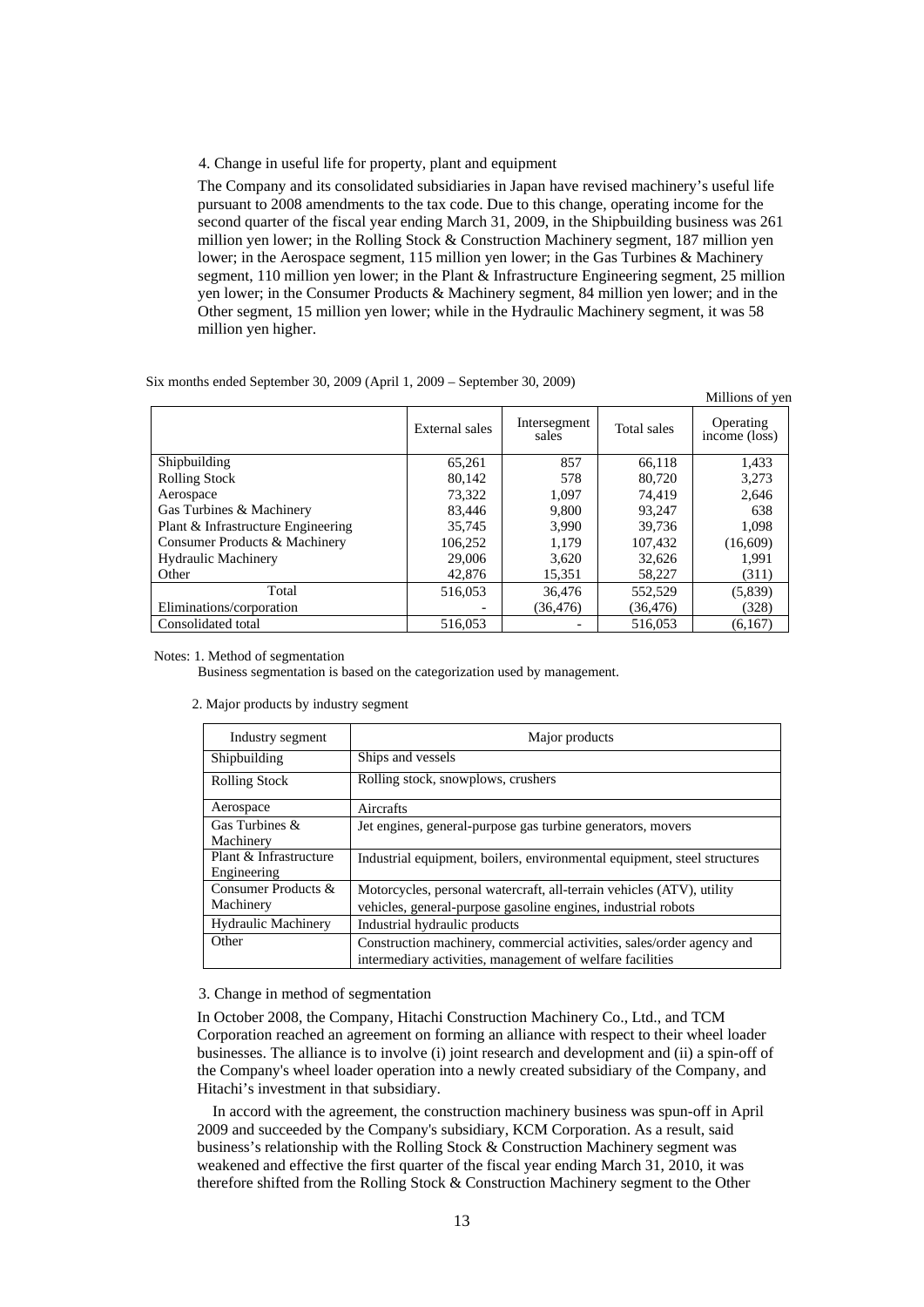#### segment.

Due to this change, compared with what they would have been under the previous method, net sales for the second quarter of the fiscal year ending March 31, 2010, in the Rolling Stock segment was 7,997 million yen lower (including 8,198 million yen of external sales) and in the Other segment, 7,882 million yen higher (including 8,198 million yen of external sales). By the same comparison, operating income in the Rolling Stock segment was 1,441 million yen higher, while operating loss in the Other segment was 1,441 million yen higher.

### 4. Change in accounting standard for construction revenue and cost

As stated under the heading "Changes related to accounting standards" in part 4., 3) of the "Qualitative Information and Financial Statements" section, the Company previously used the percentage-of-completion method for accounting of revenues associated mainly with construction contracts with a contract amount of three billion yen or more and a construction period of over one year, and other construction works were accounted for with the completed-contract method. Effective the first quarter of the fiscal year ending March 31, 2010, however, in conjunction with adoption of the *Accounting Standard for Construction Contracts* (ASBJ Statement No.15, December 27, 2007) and its accompanying *Guidance on Accounting Standard for Construction Contracts* (ASBJ Guidance No.18, December 27, 2007), the percentage-of-completion method was applied to construction contracts that were started during the first quarter ended June 30, 2009, for which certain elements were determinable with certainty as of September 30, 2009. The percentage of completion is estimated with the proportion-of-cost method, under which the percentage of construction completed during the period is calculated as the ratio of the construction cost incurred during that period relative to the total construction cost. The completed-contract method was applied to other works.

Due to this change, net sales for the second quarter of the fiscal year ending March 31, 2010, in the Shipbuilding segment was 2,201 million yen higher; in the Gas Turbines  $\&$ Machinery segment, 1,199 million yen higher; and in the Plant & Infrastructure Engineering segment, 211 million yen higher. Also due to the change, operating income in Shipbuilding segment was 90 million yen higher; in the Gas Turbines & Machinery segment was 150 million yen higher; and in the Plant & Infrastructure Engineering segment was 52 million yen higher.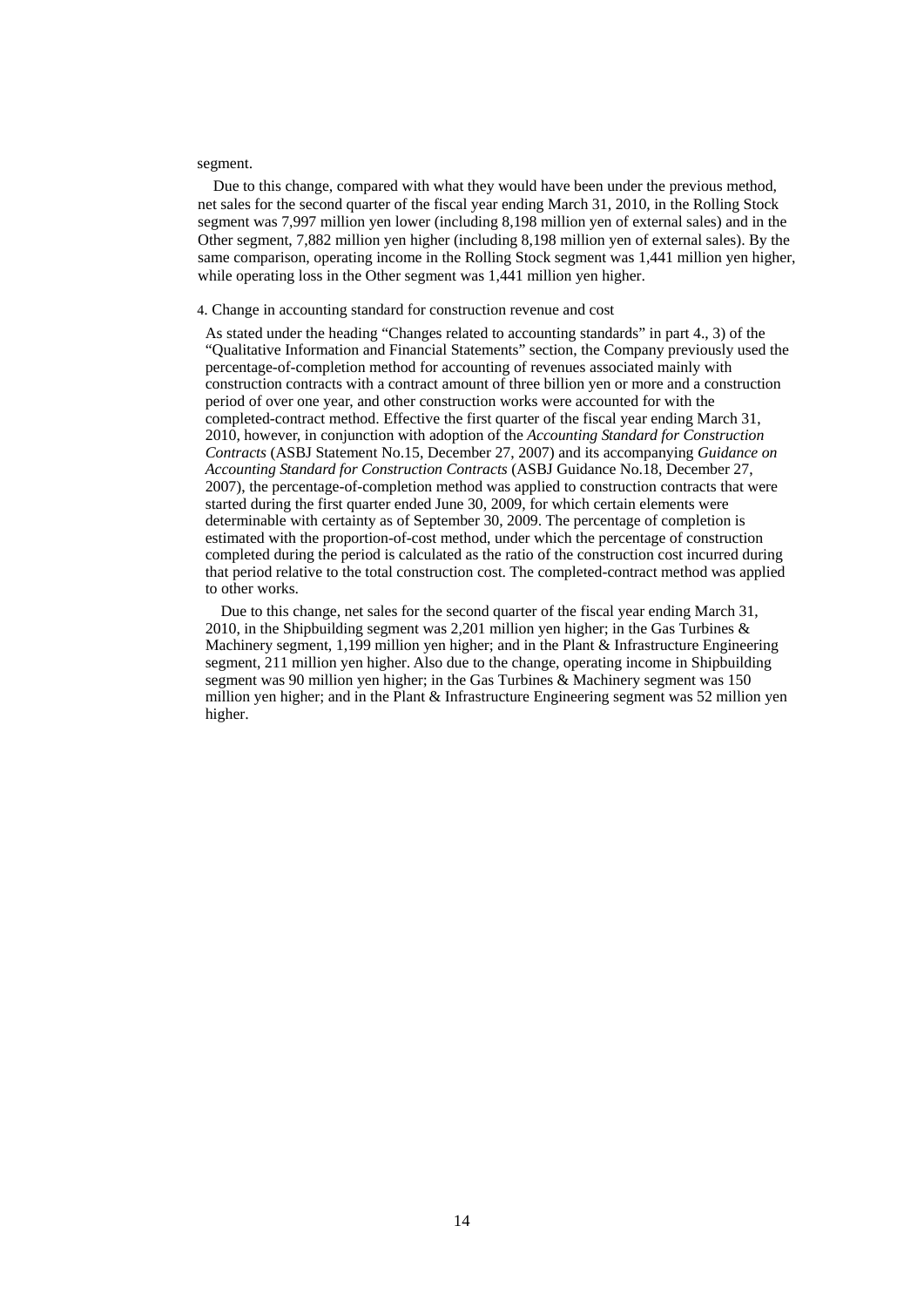## **2) Information by geographic area**

|                        |                |                       |             | Millions of yen            |
|------------------------|----------------|-----------------------|-------------|----------------------------|
|                        | External sales | Intersegment<br>sales | Total sales | Operating<br>income (loss) |
| Japan                  | 465,767        | 119,155               | 584,922     | 17,049                     |
| North America          | 106,347        | 12,943                | 119,291     | (1,237)                    |
| Europe                 | 56,119         | 2,539                 | 58,658      | 1,100                      |
| Asia                   | 19,856         | 19,298                | 39,155      | 1,916                      |
| Other areas            | 4,832          | 122                   | 4,955       | 304                        |
| Total                  | 652,923        | 154,060               | 806,984     | 19,134                     |
| Eliminations/corporate |                | (154,060)             | (154,060)   | 5,218                      |
| Consolidated total     | 652.923        |                       | 652.923     | 24.353                     |

Six months ended September 30, 2008 (April 1, 2008 – September 30, 2008)

Notes: 1. Classification method of geographic segment: by geographic proximity

2. Major countries or regions in each segment other than Japan:

| North America | The U.S.A. and Canada                           |
|---------------|-------------------------------------------------|
| Europe        | The Netherlands, the United Kingdom,            |
|               | and Germany                                     |
| Asia          | Thailand, Indonesia, the Philippines, and Korea |
| Other areas   | Australia and Brazil                            |

3. Change in inventory valuation standard and method

The Company previously valued ordinary held-for-sale inventories mainly at cost by the specific identification, moving average, and FIFO methods. Effective the first quarter of the fiscal year ending March 31, 2009, in conjunction with adoption of the *Accounting Standard for Measurement of Inventories* (ASBJ Statement No. 9, as revised July 5, 2006), the Company switched to valuing inventories mainly at cost (writing down of inventories' carrying value to reflect impairment of the goods' utility) by the specific identification, moving average, and FIFO methods. Due to this change, operating income for the second quarter of the fiscal year ending March 31, 2009, in Japan was 1,971 million yen lower.

4. Change in useful life for property, plant and equipment

The Company and its consolidated subsidiaries in Japan have revised machinery's useful life pursuant to 2008 amendments to the tax code. Due to this change, operating income for the second quarter of the fiscal year ending March 31, 2009, in Japan was 742 million yen lower.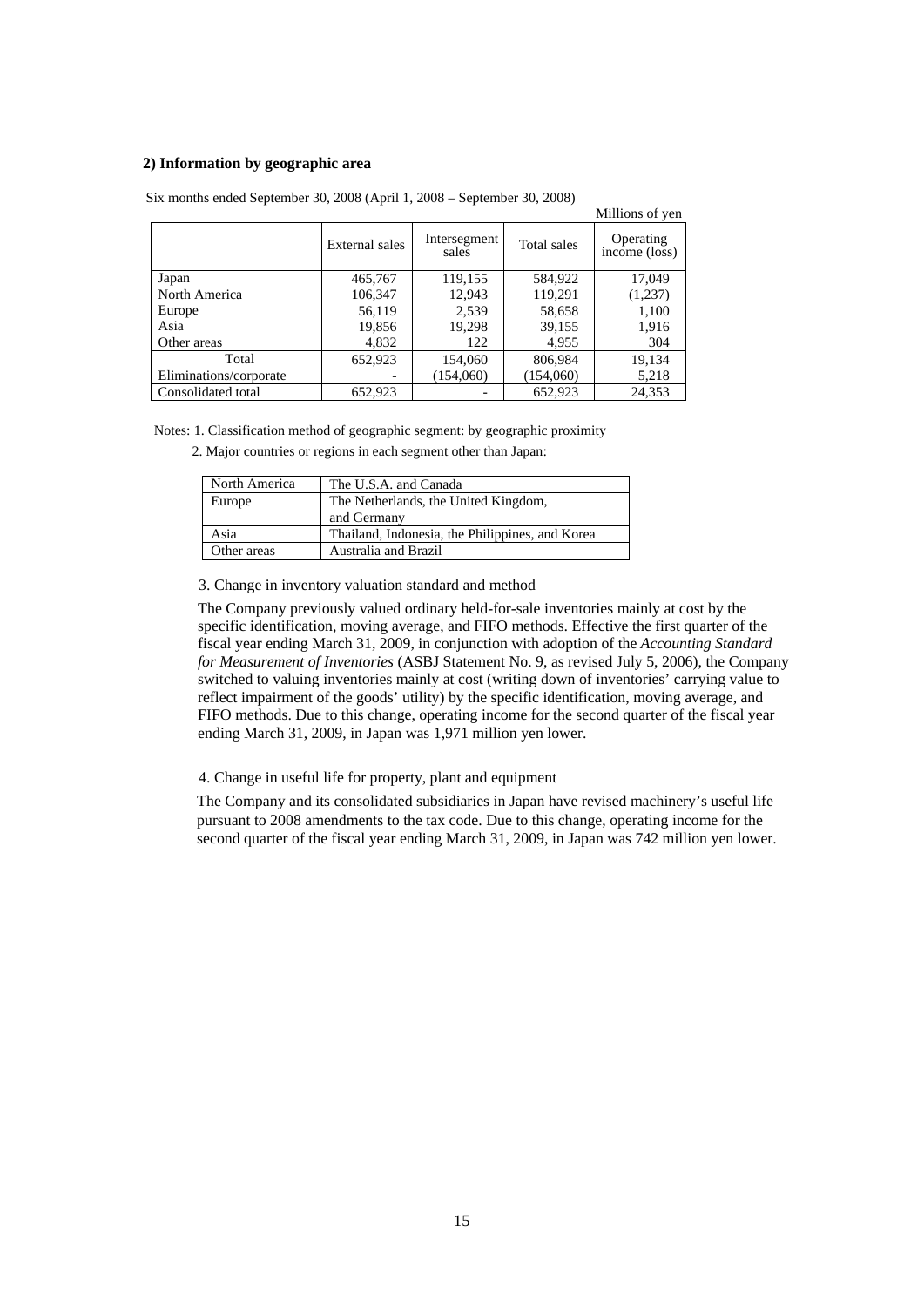|                        |                |                       |             | Millions of yen            |
|------------------------|----------------|-----------------------|-------------|----------------------------|
|                        | External sales | Intersegment<br>sales | Total sales | Operating<br>income (loss) |
| Japan                  | 392,484        | 67,195                | 459,679     | (6, 547)                   |
| North America          | 66,935         | 8,531                 | 75,467      | (2,171)                    |
| Europe                 | 33,700         | 887                   | 34,588      | 929                        |
| Asia                   | 19,299         | 22,845                | 42,145      | 3,337                      |
| Other areas            | 3,633          | 85                    | 3,718       | 49                         |
| Total                  | 516,053        | 99,545                | 615,599     | (4,402)                    |
| Eliminations/corporate |                | (99, 545)             | (99, 545)   | (1,765)                    |
| Consolidated total     | 516,053        |                       | 516,053     | (6,167)                    |

Six months ended September 30, 2009 (April 1, 2009 – September 30, 2009)

Notes: 1. Classification method of geographic segment: by geographic proximity 2. Major countries or regions in each segment other than Japan:

| North America | The U.S.A. and Canada                               |
|---------------|-----------------------------------------------------|
| Europe        | The Netherlands, the United Kingdom,<br>and Germany |
| Asia          | Thailand, Indonesia, the Philippines, and Korea     |
| Other areas   | Australia and Brazil                                |

3. Change in accounting standard for construction revenue and cost

As stated under the heading "Changes related to accounting standards" in part 4., 3) of the "Qualitative Information and Financial Statements" section, the Company previously used the percentage-of-completion method for accounting revenues associated mainly with construction contracts with a contract amount of three billion yen or more and a construction period of over one year, and other construction works were accounted for with the completed-contract method. Effective the first quarter of the fiscal year ending March 31, 2010, however, in conjunction with adoption of the *Accounting Standard for Construction Contracts* (ASBJ Statement No.15, December 27, 2007) and its accompanying *Guidance on Accounting Standard for Construction Contracts* (ASBJ Guidance No.18, December 27, 2007), the percentage-of-completion method was applied to construction contracts which were started during the first quarter ended June 30, 2009, for which certain elements were determinable with certainty as of September 30, 2009. The percentage of completion is estimated with the proportion-of-cost method, under which the percentage of construction completed during the period is calculated as the ratio of the construction cost incurred during that period relative to the total construction cost. The completed-contract method was applied to other works.

Due to this change, net sales for the second quarter of the fiscal year ending March 31, 2010, in Japan was 3,612 million yen higher, while operating loss in Japan was 293 million yen lower.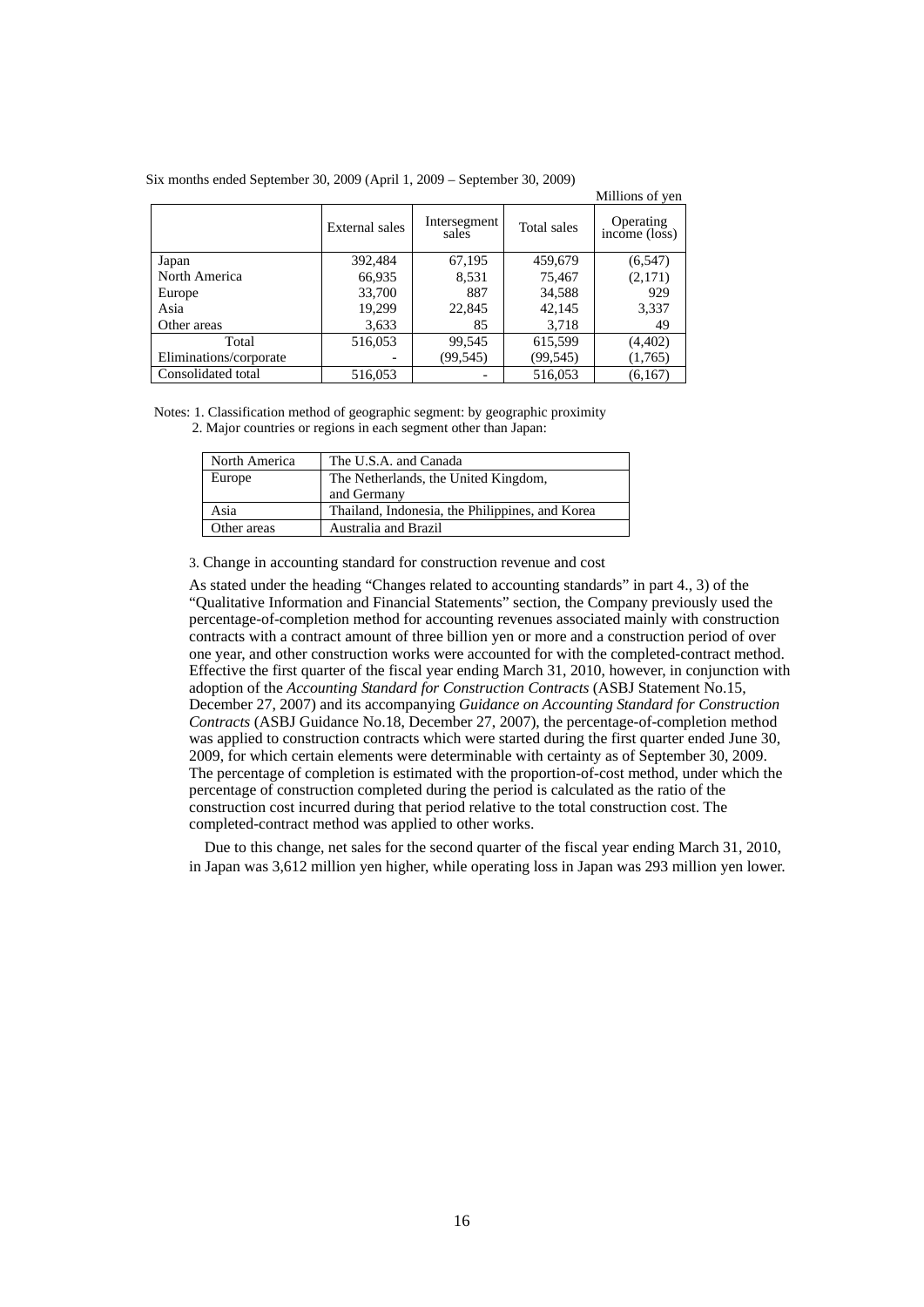## **2. Overseas sales**

Six months ended September 30, 2008 (April 1, 2008 – September 30, 2008)

### Millions of yen

|               | Overseas sales | Consolidated net sales | Ratio of overseas sales to<br>consolidated sales (%) |
|---------------|----------------|------------------------|------------------------------------------------------|
| North America | 148,385        |                        | 22.7                                                 |
| Europe        | 68,378         |                        | 10.4                                                 |
| Asia          | 74,081         |                        | 11.3                                                 |
| Other areas   | 71.594         |                        | 10.9                                                 |
| Total         | 362,439        | 652.923                | 55.5                                                 |

Notes: 1. "Overseas sales" includes sales by the Company and its consolidated subsidiaries to the countries and regions other than Japan.

2. Classification method of geographic segment: by geographic proximity

3. Major countries or regions in each segment:

| North America | The U.S.A. and Canada                                        |
|---------------|--------------------------------------------------------------|
| Europe        | The United Kingdom, France, the Netherlands, Italy and Spain |
| Asia          | China, Korea, Taiwan and the Philippines                     |
| Other areas   | Panama, The Bahamas, Brazil and Australia                    |

Six months ended September 30, 2009 (April 1, 2009 – September 30, 2009)

### Millions of yen

|               | Overseas sales | Consolidated net sales | Ratio of overseas sales to<br>consolidated sales (%) |
|---------------|----------------|------------------------|------------------------------------------------------|
| North America | 108,843        |                        | 21.0                                                 |
| Europe        | 43,738         |                        | 8.4                                                  |
| Asia          | 74,718         |                        | 14.4                                                 |
| Other areas   | 45,446         |                        | 8.8                                                  |
| Total         | 272,746        | 516,053                | 52.8                                                 |

Notes: 1. "Overseas sales" includes sales by the Company and its consolidated subsidiaries to the countries and regions other than Japan.

- 2. Classification method of geographic segment: by geographic proximity
- 3. Major countries or regions in each segment:

| North America | The U.S.A. and Canada                                           |
|---------------|-----------------------------------------------------------------|
| Europe        | The United Kingdom, Germany, France, Italy, and the Netherlands |
| Asia          | China, Taiwan, the Philippines, Indonesia and Korea             |
| Other areas   | Panama, Australia and Brazil                                    |

**(6) Note on Significant Changes in the Amount of Shareholders' Equity**  Not applicable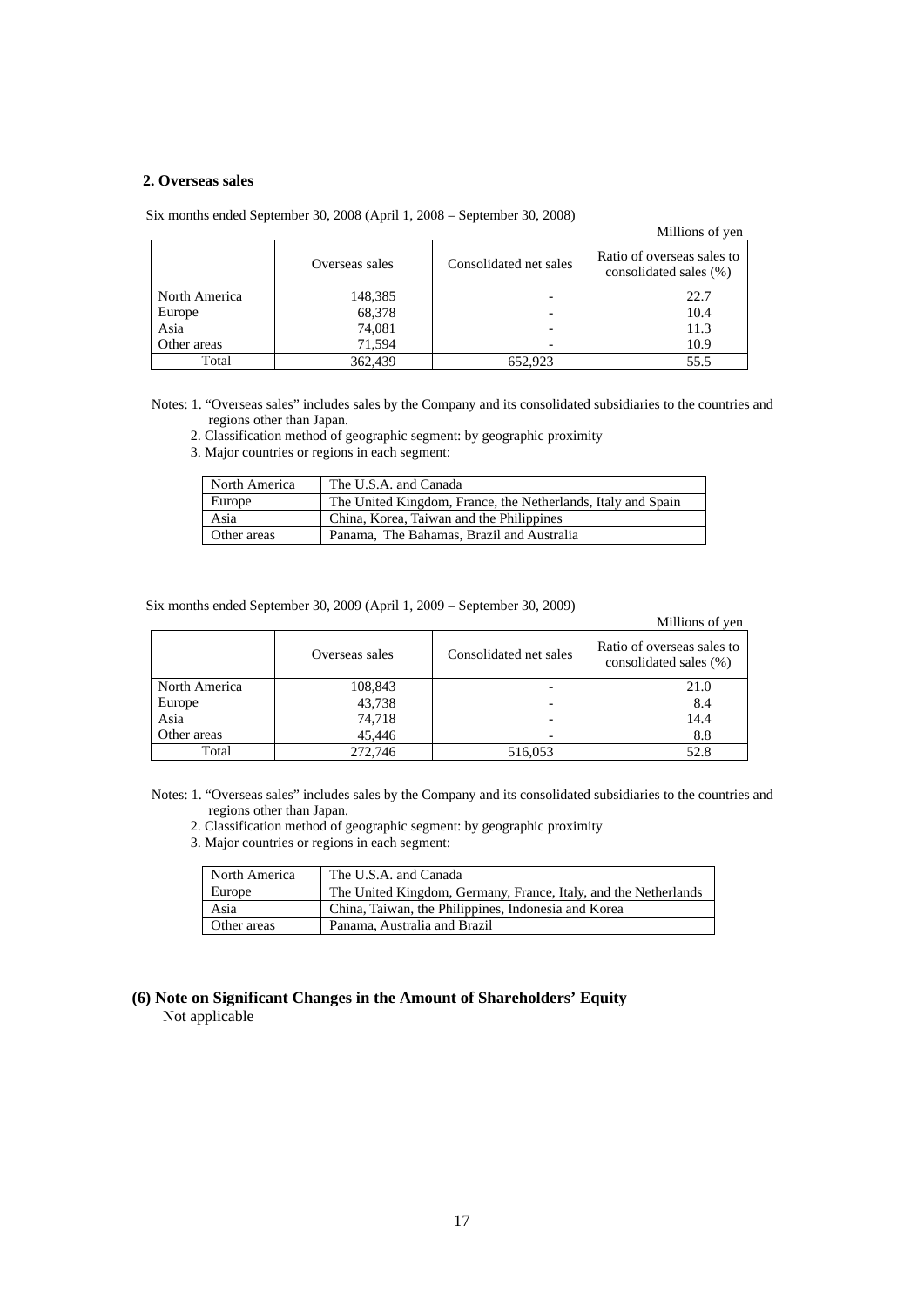# **6. Other**

### **Orders and sales (consolidated)**

Effective the first quarter of the fiscal year ending March 31, 2010, the Construction Machinery business was reclassified from the Rolling Stock & Construction Machinery segment into the Other segment.

Due to this change, compared with what they would have been under the previous method in the six months ended September 30, 2009, orders received in the Rolling Stock segment were 7,148 million yen lower, and in the Other segment, higher by the same amount. Also due to the change, net sales in the Rolling Stock segment were 8,198 million yen lower, and in the Other segment, higher by the same amount. Order backlog in the Rolling Stock segment was 2,694 million yen lower, and in the Other segment, higher by the same amount.

### **1) Orders received**

|                                    | Six months ended<br>September 30, 2008 |            | Six months ended<br>September 30, 2009 |            | Year ended March 31,<br>2009 |       |
|------------------------------------|----------------------------------------|------------|----------------------------------------|------------|------------------------------|-------|
|                                    | million ven                            | % of total | million yen                            | % of total | million yen                  | $\%$  |
| Shipbuilding                       | 58.443                                 | 8.1        | 2.728                                  | 0.6        | 71.512                       | 4.6   |
| <b>Rolling Stock</b>               | 136,098                                | 18.9       | 44,584                                 | 11.0       | 264,603                      | 17.1  |
| Aerospace                          | 58,366                                 | 8.1        | 46,545                                 | 11.5       | 239,176                      | 15.5  |
| Gas Turbines & Machinery           | 119,369                                | 16.6       | 99.897                                 | 24.7       | 355,517                      | 23.0  |
| Plant & Infrastructure Engineering | 49.032                                 | 6.8        | 32.532                                 | 8.0        | 83.648                       | 5.4   |
| Consumer Products & Machinery      | 177,621                                | 24.7       | 106,252                                | 26.3       | 336,459                      | 21.8  |
| <b>Hydraulic Machinery</b>         | 55,097                                 | 7.6        | 27.536                                 | 6.8        | 84.142                       | 5.4   |
| Other                              | 63,237                                 | 8.8        | 42.952                                 | 10.6       | 105.528                      | 6.8   |
| Total                              | 717.266                                | 100.0      | 403.029                                | 100.0      | 1.540.589                    | 100.0 |

Note: The Consumer Products & Machinery segment's orders received are equal to its net sales as production is based mainly on estimated demand.

### **2) Net sales**

|                                    | Six months ended<br>September 30, 2008 |            | Six months ended<br>September 30, 2009 |            | Year ended March 31,<br>2009 |       |
|------------------------------------|----------------------------------------|------------|----------------------------------------|------------|------------------------------|-------|
|                                    | million yen                            | % of total | million yen                            | % of total | million yen                  | $\%$  |
| Shipbuilding                       | 53.734                                 | 8.2        | 65,261                                 | 12.5       | 126,426                      | 9.4   |
| <b>Rolling Stock</b>               | 83,678                                 | 12.8       | 80.142                                 | 15.4       | 186.454                      | 13.9  |
| Aerospace                          | 95,290                                 | 14.5       | 73,322                                 | 14.1       | 200,424                      | 14.9  |
| Gas Turbines & Machinery           | 91.790                                 | 14.0       | 83.446                                 | 16.1       | 195.156                      | 14.5  |
| Plant & Infrastructure Engineering | 46,692                                 | 7.1        | 35,745                                 | 6.8        | 105,178                      | 7.8   |
| Consumer Products & Machinery      | 177,621                                | 27.2       | 106,252                                | 20.5       | 336,459                      | 25.1  |
| <b>Hydraulic Machinery</b>         | 47,296                                 | 7.2        | 29,006                                 | 5.5        | 84.919                       | 6.3   |
| Other                              | 56,818                                 | 8.7        | 42,876                                 | 8.2        | 103,579                      | 7.7   |
| Total                              | 652.923                                | 100.0      | 516,053                                | 100.0      | 1.338.597                    | 100.0 |

### **3) Order backlog**

|                                    | End-Fiscal 2009<br>(March 31, 2009) |                          | End-H1 Fiscal 2010<br>(September 30, 2009) |            | End-H1 Fiscal 2009<br>(September 30, 2008) |       |
|------------------------------------|-------------------------------------|--------------------------|--------------------------------------------|------------|--------------------------------------------|-------|
|                                    | million yen                         | % of total               | million yen                                | % of total | million yen                                | $\%$  |
| Shipbuilding                       | 356,937                             | 21.0                     | 291,772                                    | 18.3       | 421.517                                    | 26.1  |
| <b>Rolling Stock</b>               | 478.565                             | 28.1                     | 445.329                                    | 28.0       | 484,026                                    | 30.0  |
| Aerospace                          | 286,600                             | 16.8                     | 254,072                                    | 16.0       | 215,310                                    | 13.3  |
| Gas Turbines & Machinery           | 405,196                             | 23.8                     | 401.857                                    | 25.3       | 278,575                                    | 17.3  |
| Plant & Infrastructure Engineering | 112,162                             | 6.6                      | 108,918                                    | 6.8        | 137,505                                    | 8.5   |
| Consumer Products & Machinery      |                                     | $\overline{\phantom{a}}$ |                                            |            |                                            |       |
| <b>Hydraulic Machinery</b>         | 28,539                              | 1.6                      | 27,069                                     | 1.7        | 37.116                                     | 2.3   |
| Other                              | 31,160                              | 1.8                      | 34,981                                     | 2.2        | 35,631                                     | 2.2   |
| Total                              | 1,699,162                           | 100.0                    | 1,564,001                                  | 100.0      | 1,609,684                                  | 100.0 |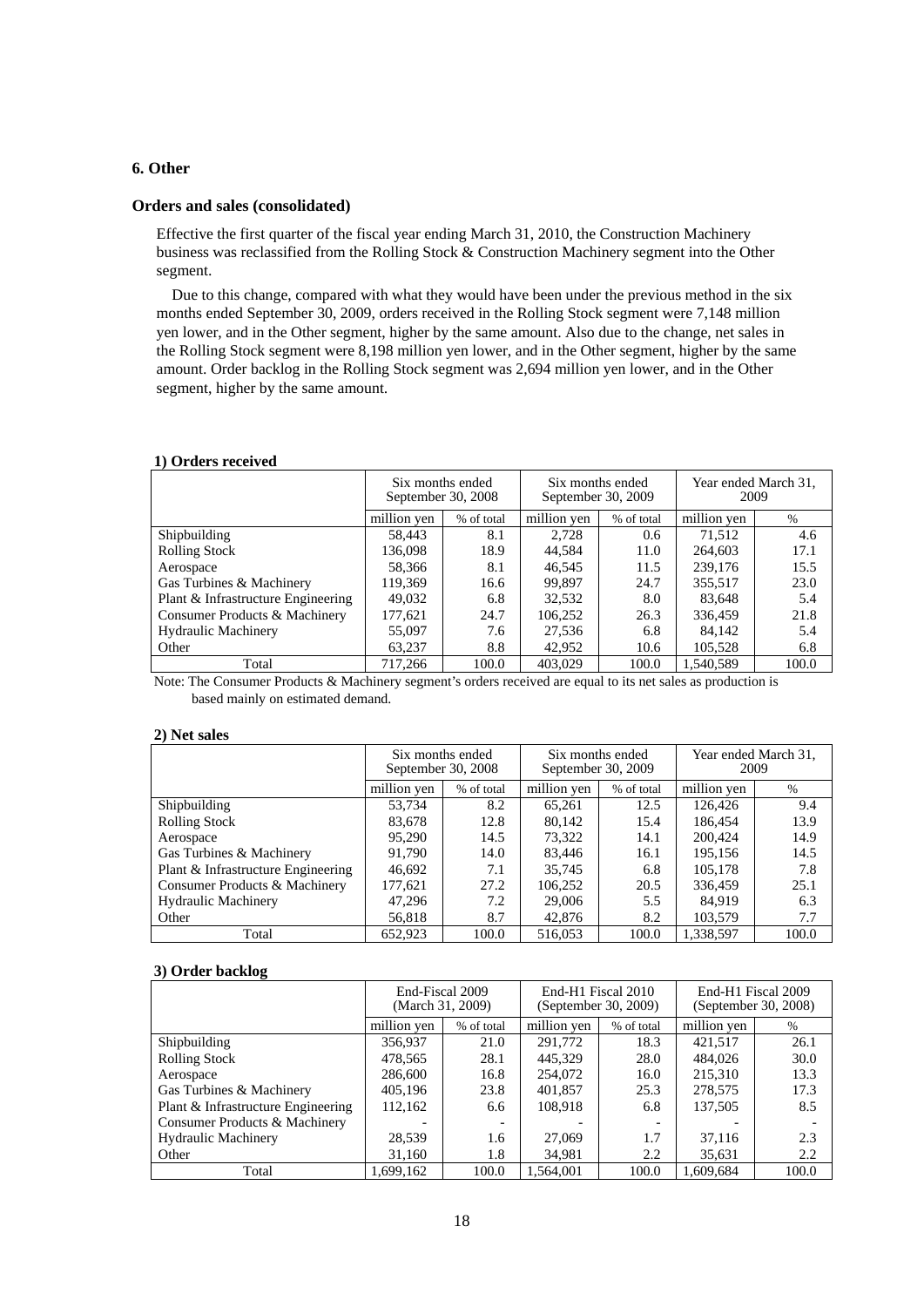# **Supplementary information on earnings forecasts for the fiscal year ending March 31, 2010**

## **(1) Consolidated earnings outlook**

|                                                                                                         |                                                          |                                          |                   | Billions of yen                       |
|---------------------------------------------------------------------------------------------------------|----------------------------------------------------------|------------------------------------------|-------------------|---------------------------------------|
|                                                                                                         | Outlook for the year ending March 31, 2010 (fiscal 2010) | Fiscal 2009                              |                   |                                       |
|                                                                                                         | Revised forecast<br>(A)                                  | Forecast issued<br>April 28, 2009<br>(B) | Change $(A - B)$  | (ended<br>March 31, 2009)<br>(actual) |
| Net sales                                                                                               | 1,200.0                                                  | 1,240.0                                  | (40.0)            | 1,338.5                               |
| Operating income                                                                                        | 5.0                                                      | 5.0                                      |                   | 28.7                                  |
| Recurring profit                                                                                        | 10.0                                                     | 10.0                                     |                   | 38.7                                  |
| Net income                                                                                              | 3.0                                                      | 6.0                                      | (3.0)             | 11.7                                  |
|                                                                                                         |                                                          |                                          |                   |                                       |
| Orders received                                                                                         | 1.080.0                                                  | 1,180.0                                  | (100.0)           | 1,540.5                               |
| Before-tax ROIC (%)                                                                                     | 1.5%                                                     | 2.6%                                     | (1.1)%            | 4.5%                                  |
| R&D expenses                                                                                            | 38.0                                                     | 40.0                                     | (2.0)             | 38.2                                  |
| Capital expenditures                                                                                    | 71.0                                                     | 78.0                                     | (7.0)             | 82.4                                  |
| Depreciation/amortization                                                                               | 52.0                                                     | 54.0                                     | (2.0)             | 44.3                                  |
| Number of employees at<br>end of period<br>*Number of employees<br>outside of Japan included<br>therein | 32,100<br>7,700*                                         | 33,000<br>8,400*                         | (900)<br>$(700)*$ | 32,266<br>7,955*                      |

Notes: 1. The expected foreign exchange rate used for the outlook: ¥90=US\$1, ¥130=1 Euro

2. Before-tax ROIC = (income before income taxes + interest expense) / invested capital

3. Capital expenditures represent the total of newly recorded property, plant and equipment and newly recorded intangible assets. Depreciation/amortization represents depreciation/amortization expenses for property, plant and equipment and intangible assets.

# **(2) Outlook by industry segment**

# **1) Net sales and operating income (loss)**

Billions of yen Outlook for the year ending March 31, 2010 (fiscal 2010) Revised forecast (A) Forecast issued April 28, 2009 (B) Change  $(A - B)$ Fiscal 2009 (ended March 31, 2009) (actual) Net sales Operating income  $\frac{\text{(loss)}}{3.5}$ Net sales **Operating** income  $\frac{(\text{loss})}{3.5}$ Net sales Operating income (loss) Net sales Operating income  $\frac{(\text{loss})}{(1.0)}$ Shipbuilding 150.0 3.5 150.0 3.5 - 126.4 Rolling Stock 165.0 9.0 170.0 9.0 (5.0) - 150.3 12.3<br>Aerospace 180.0 2.5 190.0 2.5 (10.0) - 200.4 (4.1) Aerospace 180.0 2.5 190.0 2.5 (10.0) - 200.4 (4.1) Gas Turbines & Machinery | 200.0 | 7.0 | 200.0 | 7.0 | - | - | 195.1 | 11.0 Plant & Infrastructure Frant & Inflastructure | 100.0 | 6.0 | 95.0 | 4.0 | 5.0 | 2.0 | 105.1 | 8.9 Consumer Products & Consumer Froducts & 240.0 (26.0) 260.0 (26.0) (20.0) - 336.4 (10.1) Hydraulic Machinery 65.0 3.0 65.0 3.0 - 84.9 8.3 Other 100.0 0.0 110.0 2.0 (10.0) (2.0) 139.6 3.3 Total 1,200.0 5.0 1,240.0 5.0 (40.0) - 1,338.5 28.7